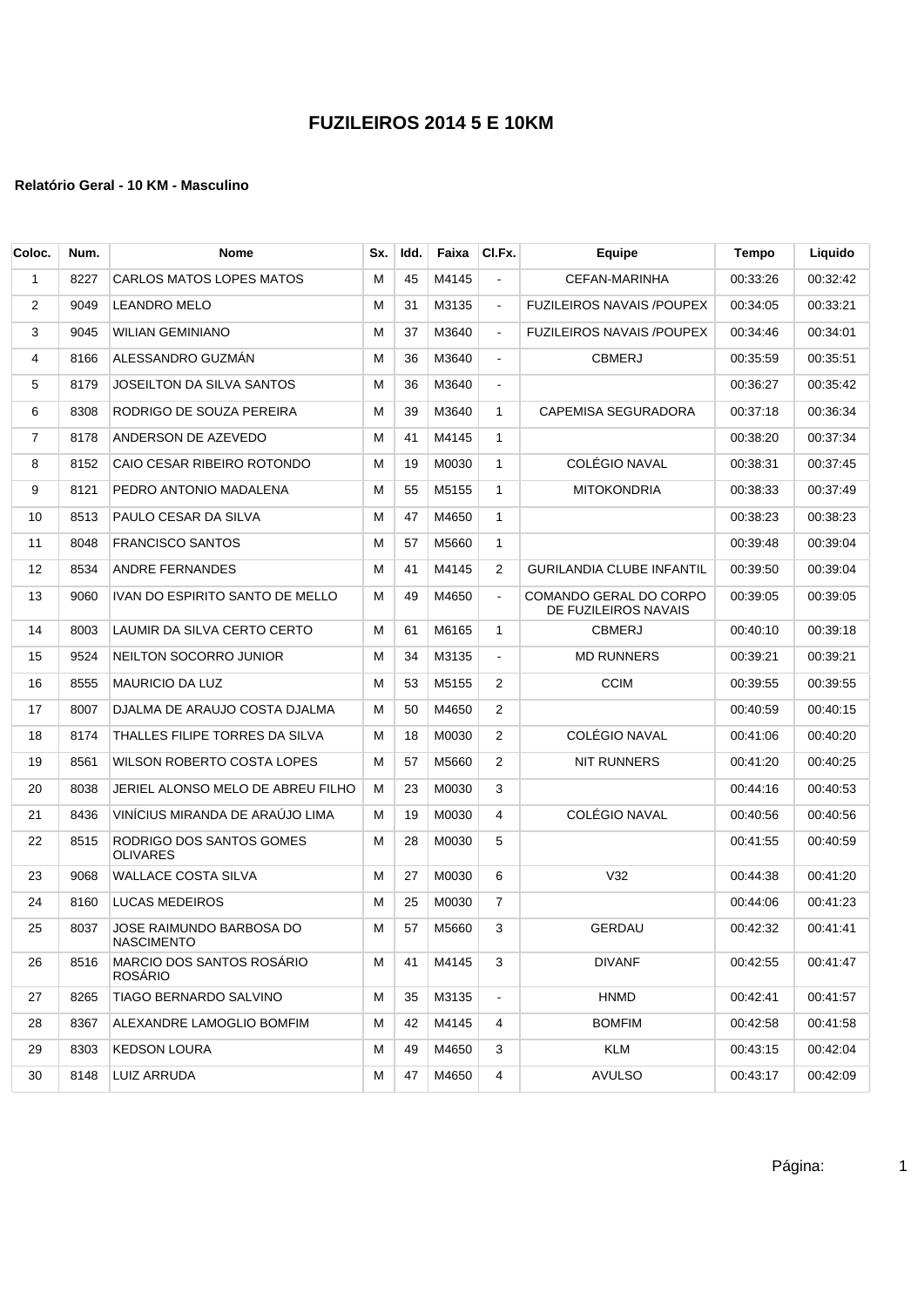| 31 | 8181 | <b>IVAN DA SILVA</b>                                | м | 62 | M6165 | 2              | <b>IVAN DA SILVA</b>                 | 00:44:31 | 00:42:12 |
|----|------|-----------------------------------------------------|---|----|-------|----------------|--------------------------------------|----------|----------|
| 32 | 8075 | ROBERTO MACHADO                                     | м | 34 | M3135 | $\mathbf{1}$   | <b>GCM-RIO</b>                       | 00:43:19 | 00:42:16 |
| 33 | 8300 | JOSE MIRANDA DA SILVA                               | м | 53 | M5155 | 3              | CHÃO DO ATERRO                       | 00:42:28 | 00:42:28 |
| 34 | 8119 | <b>MARCOS VINICIUS MEFFE</b>                        | м | 43 | M4145 | 5              | <b>SUBINFO SPORTS TEAM</b>           | 00:43:39 | 00:42:43 |
| 35 | 9515 | RICARDO REINOSO                                     | М | 31 | M3135 | $\blacksquare$ | <b>DGOM</b>                          | 00:44:45 | 00:42:44 |
| 36 | 8189 | PEDRO SCALDINI BUSCACIO                             | М | 18 | M0030 | 8              |                                      | 00:43:32 | 00:42:45 |
| 37 | 8369 | MICHEL SAMPAIO GUIMARAES DE<br><b>SOUZA</b>         | М | 29 | M0030 | 9              | CAARJ/OAB                            | 00:43:36 | 00:42:49 |
| 38 | 8402 | DIEGO GOMES DA CRUZ                                 | М | 29 | M0030 | 10             |                                      | 00:43:45 | 00:42:49 |
| 39 | 8344 | EVERALDO TEIXEIRA                                   | М | 38 | M3640 | 2              |                                      | 00:43:42 | 00:42:58 |
| 40 | 8620 | DENILSON FEIJOLI SILVA                              | М | 43 | M4145 | 6              | <b>CMM</b>                           | 00:45:00 | 00:43:01 |
| 41 | 9061 | LUIZ FERNANDO FERREIRA DA SILVA                     | М | 61 | M6165 | $\blacksquare$ |                                      | 00:43:54 | 00:43:03 |
| 42 | 8150 | MARCELO PARGANINA DE QUEIROZ                        | м | 44 | M4145 | $\overline{7}$ | <b>TAFF TRAINING</b>                 | 00:44:21 | 00:43:06 |
| 43 | 8693 | <b>FABRICIO LIMA</b>                                | М | 36 | M3640 | 3              | <b>AVULSO</b>                        | 00:44:02 | 00:43:09 |
| 44 | 8370 | <b>EMANOEL MATOS</b>                                | м | 22 | M0030 | 11             |                                      | 00:44:03 | 00:43:13 |
| 45 | 8090 | <b>VLAMIR ALVES CHAGAS</b>                          | М | 39 | M3640 | 4              | CHÃO DO GERICINÓ                     | 00:44:14 | 00:43:27 |
| 46 | 8560 | <b>CASSIO SARAIVA</b>                               | М | 53 | M5155 | 4              | <b>NIT RUNNERS</b>                   | 00.44.24 | 00:43:29 |
| 47 | 8775 | <b>MOZART BASTOS LAMOUWIER</b>                      | м | 48 | M4650 | 5              | CHÃO DO GERICINÓ                     | 00:44:15 | 00:43:29 |
| 48 | 8649 | MARCOS CRUZ DO NASCIMENTO                           | М | 40 | M3640 | 5              | <b>CICLE ITAIPU</b>                  | 00:44:15 | 00:43:31 |
| 49 | 8325 | ALANO SOUSA CAMPOS                                  | м | 50 | M4650 | 6              | <b>CCIM</b>                          | 00.44.23 | 00:43:34 |
| 50 | 8710 | <b>MARCOS NOGUEIRA DE MORAIS</b>                    | м | 44 | M4145 | 8              | <b>DPMM</b>                          | 00:43:34 | 00:43:34 |
| 51 | 8129 | LEIRSON MAGARÃO                                     | м | 33 | M3135 | 2              |                                      | 00:44:30 | 00:43:43 |
| 52 | 8233 | LUIZ FERNANDO BONFIM DE OLIVEIRA<br><b>OLIVEIRA</b> | М | 50 | M4650 | $\overline{7}$ | <b>ACORUJA</b>                       | 00:45:29 | 00:43:45 |
| 53 | 8095 | RUDMAR BASTOS GONCALVES                             | м | 68 | M6670 | $\mathbf{1}$   | CHÃO DO ATERRO                       | 00:44:35 | 00:43:47 |
| 54 | 8623 | LUIS ANTÔNIO DE LOYOLA                              | м | 44 | M4145 | 9              | <b>CMM</b>                           | 00:46:21 | 00:43:55 |
| 55 | 8709 | ALEX RODRIGUES DE LIMA                              | м | 31 | M3135 | 3              | DOCM                                 | 00:45:27 | 00:43:55 |
| 56 | 8692 | ARANOL BARROSO LOPES LOPES                          | м | 56 | M5660 | 4              | <b>CIAA</b>                          | 00:44:50 | 00:43:56 |
| 57 | 8244 | <b>ERASMO RECHIA</b>                                | м | 48 | M4650 | 8              |                                      | 00:45:18 | 00:44:07 |
| 58 | 8182 | RENALDO AVELINO FROTTE                              | М | 55 | M5155 | 5              | RESTAURANTE PURO SABOR<br>DE IPANEMA | 00:45:01 | 00:44:11 |
| 59 | 8733 | LEANDRO FARIAS ANDRADE                              | м | 35 | M3135 | 4              | <b>CAIXA</b>                         | 00:45:03 | 00:44:12 |
| 60 | 8320 | LUIZ HENRIQUE OLIVEIRA                              | м | 55 | M5155 | 6              | A CORUJA                             | 00:45:04 | 00:44:13 |
| 61 | 8039 | JOSÉ LUIZ MANHANHÃES                                | м | 53 | M5155 | $\overline{7}$ |                                      | 00:45:14 | 00:44:15 |
| 62 | 8441 | AURÉLIO DOS SANTOS COSTA                            | М | 48 | M4650 | 9              |                                      | 00:45:08 | 00:44:24 |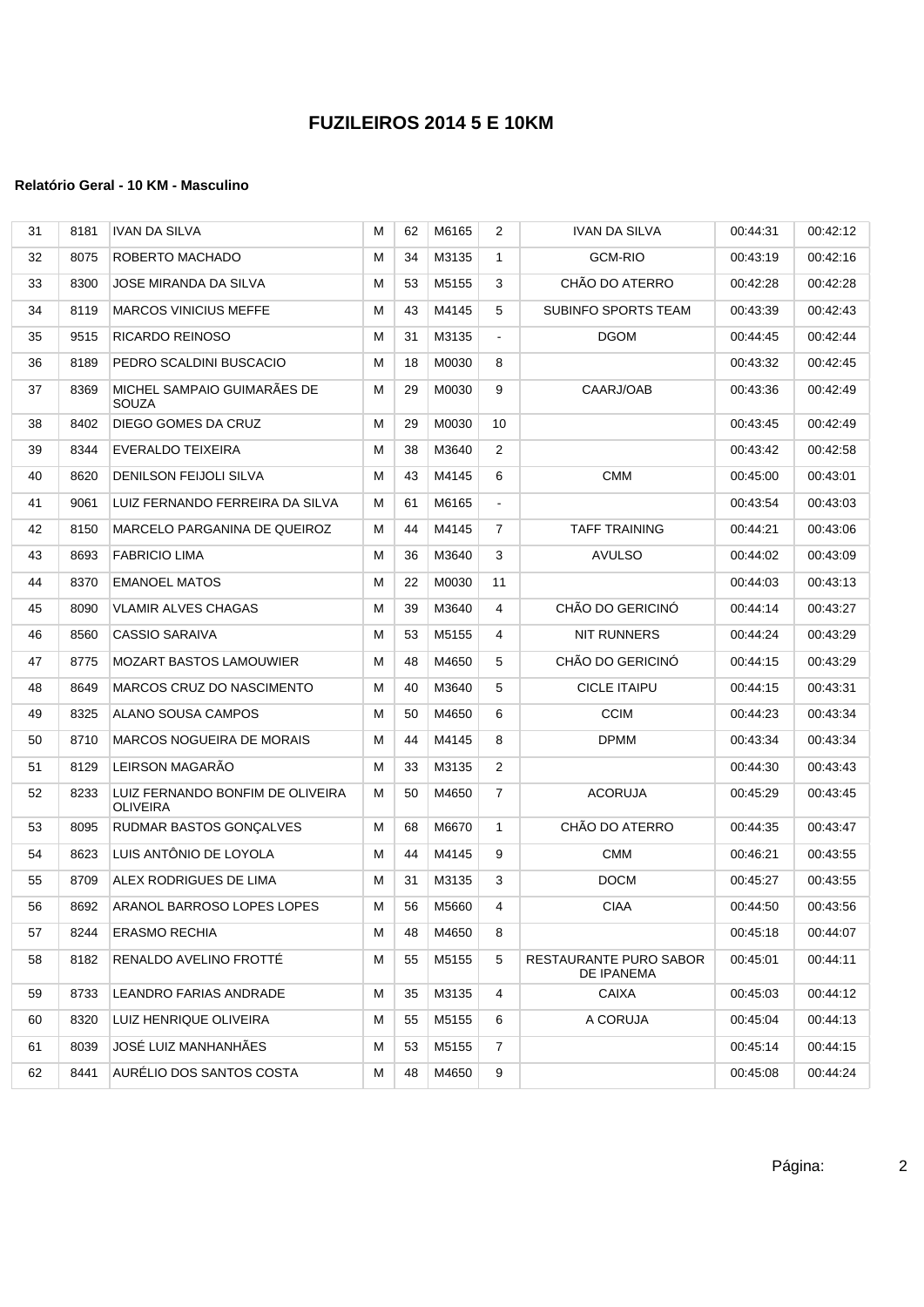| 63 | 8634 | SERGIO OLIVEIRA DA ROCHA                              | м | 52 | M5155 | 8              | POLICIA CIVIL DO ESTADO DO<br>RIO DE JANEIRO         | 00:45:19 | 00:44:25 |
|----|------|-------------------------------------------------------|---|----|-------|----------------|------------------------------------------------------|----------|----------|
| 64 | 9520 | <b>CARLOS RIBEIRO PRAIA</b>                           | м | 39 | M3640 | $\blacksquare$ |                                                      | 00:45:31 | 00:44:37 |
| 65 | 9006 | MARCUS PAULO DA SILVA CORTES<br><b>CORTES</b>         | м | 39 | M3640 | 6              |                                                      | 00:45:32 | 00:44:41 |
| 66 | 8074 | <b>FRANCISCO DOMINGOS DOS SANTOS</b><br><b>JUNIOR</b> | м | 44 | M4145 | 10             | <b>GCM-RIO</b>                                       | 00:45:57 | 00:44:42 |
| 67 | 8576 | ALEXANDRE ABALLO NUNES                                | М | 48 | M4650 | 10             | RAZÃO SOCIAL - CLUBE NAVAL<br>DEPARTAMENTO ESPORTIVO | 00:46:31 | 00:44:44 |
| 68 | 9082 | ROGERIO GOMES FERREIRA                                | м | 32 | M3135 | 5              |                                                      | 00:47:32 | 00:44:44 |
| 69 | 8400 | <b>JOSÉ CARLOS SILVA</b>                              | М | 42 | M4145 | 11             | <b>AVULSO</b>                                        | 00:46:04 | 00:44:50 |
| 70 | 8001 | SANDRO PADILHA DOS SANTOS                             | М | 44 | M4145 | 12             | APCEF/RJ                                             | 00:45:41 | 00:44:52 |
| 71 | 8700 | ANDRÉ RICARDO                                         | м | 43 | M4145 | 13             | CORRA ANDRÉ CORRA!                                   | 00:46:10 | 00:44:52 |
| 72 | 8010 | PHILIPE DESCHAMPS DIAS                                | м | 36 | M3640 | $\overline{7}$ | <b>ACORUJA</b>                                       | 00:46:36 | 00:44:53 |
| 73 | 8139 | ALUISIO JESUS                                         | М | 39 | M3640 | 8              |                                                      | 00:45:45 | 00:44:57 |
| 74 | 8059 | WAGNER BAPTISTA DE OLIVEIRA                           | м | 32 | M3135 | 6              |                                                      | 00:46:18 | 00:44:59 |
| 75 | 8690 | FRANCISCO ROGERIO DE SOUZA<br><b>BARROS ROGERIO</b>   | М | 36 | M3640 | 9              | AMBEV                                                | 00:48:11 | 00:44:59 |
| 76 | 8631 | AMARILDO ABREU LIMA                                   | м | 43 | M4145 | 14             |                                                      | 00:46:03 | 00:45:00 |
| 77 | 8202 | <b>THALLES CARAVELLAS</b>                             | м | 26 | M0030 | 12             | <b>SIPM</b>                                          | 00:46:06 | 00:45:01 |
| 78 | 9055 | PAULO JOSUÉ COSTA DE MENDONCA                         | м | 47 | M4650 | 11             | COM 7ºDN                                             | 00:45:48 | 00:45:02 |
| 79 | 8430 | SIDNEY CARLOS DA SILVA                                | м | 46 | M4650 | 12             |                                                      | 00:45:04 | 00:45:04 |
| 80 | 8562 | ADILSON DE SOUZA RANGEL                               | М | 40 | M3640 | 10             | <b>NIT RUNNERS</b>                                   | 00:46:20 | 00:45:25 |
| 81 | 8084 | MARCO AURELIO SILVA SENNA SILVA                       | М | 42 | M4145 | 15             | <b>DGMM</b>                                          | 00:46:20 | 00:45:27 |
| 82 | 8596 | FÁBIO NÁRIO PESSÔA NÁRIO                              | М | 44 | M4145 | 16             | <b>DFM</b>                                           | 00:47:12 | 00:45:27 |
| 83 | 9008 | FRANCISCO HELIO DA CONCEICAO<br>SILVA CONCEICAO       | М | 32 | M3135 | $\overline{7}$ |                                                      | 00:47:28 | 00:45:27 |
| 84 | 9028 | JOSÉ ROBERTO SANTOS                                   | М | 50 | M4650 | 13             |                                                      | 00:46:49 | 00:45:46 |
| 85 | 8608 | MARCOS MEDEIROS DA SILVA                              | М | 36 | M3640 | 11             |                                                      | 00:47:19 | 00:45:54 |
| 86 | 8382 | <b>SERGIO LIUZ</b>                                    | М | 56 | M5660 | 5              |                                                      | 00:46:02 | 00:46:02 |
| 87 | 8506 | DERVANAN RODRIGUES DE MANDONÇA                        | М | 40 | M3640 | 12             | PAPEM                                                | 00:48:45 | 00:46:05 |
| 88 | 8546 | <b>MARCOS ADRIANO</b>                                 | м | 47 | M4650 | 14             |                                                      | 00:46:19 | 00:46:19 |
| 89 | 8678 | VALMIR CARLOS DA SILVA VALMIR                         | м | 50 | M4650 | 15             |                                                      | 00:47:33 | 00:46:19 |
| 90 | 8229 | ADERSON PEDRO DOS SANTOS                              | м | 61 | M6165 | 3              |                                                      | 00:47:17 | 00:46:21 |
| 91 | 8331 | VALDECI CANDIDO DAVID CANDIDO<br><b>DAVID</b>         | м | 63 | M6165 | 4              |                                                      | 00:47:09 | 00:46:26 |
| 92 | 8223 | MESSIAS NEVES DA SILVA MESSIAS                        | м | 62 | M6165 | 5              |                                                      | 00:47:44 | 00:46:33 |
| 93 | 8067 | JEFFERSON LESSA SANTANA                               | м | 30 | M0030 | 13             | ATLETA SANGUE BOM                                    | 00:51:19 | 00:46:34 |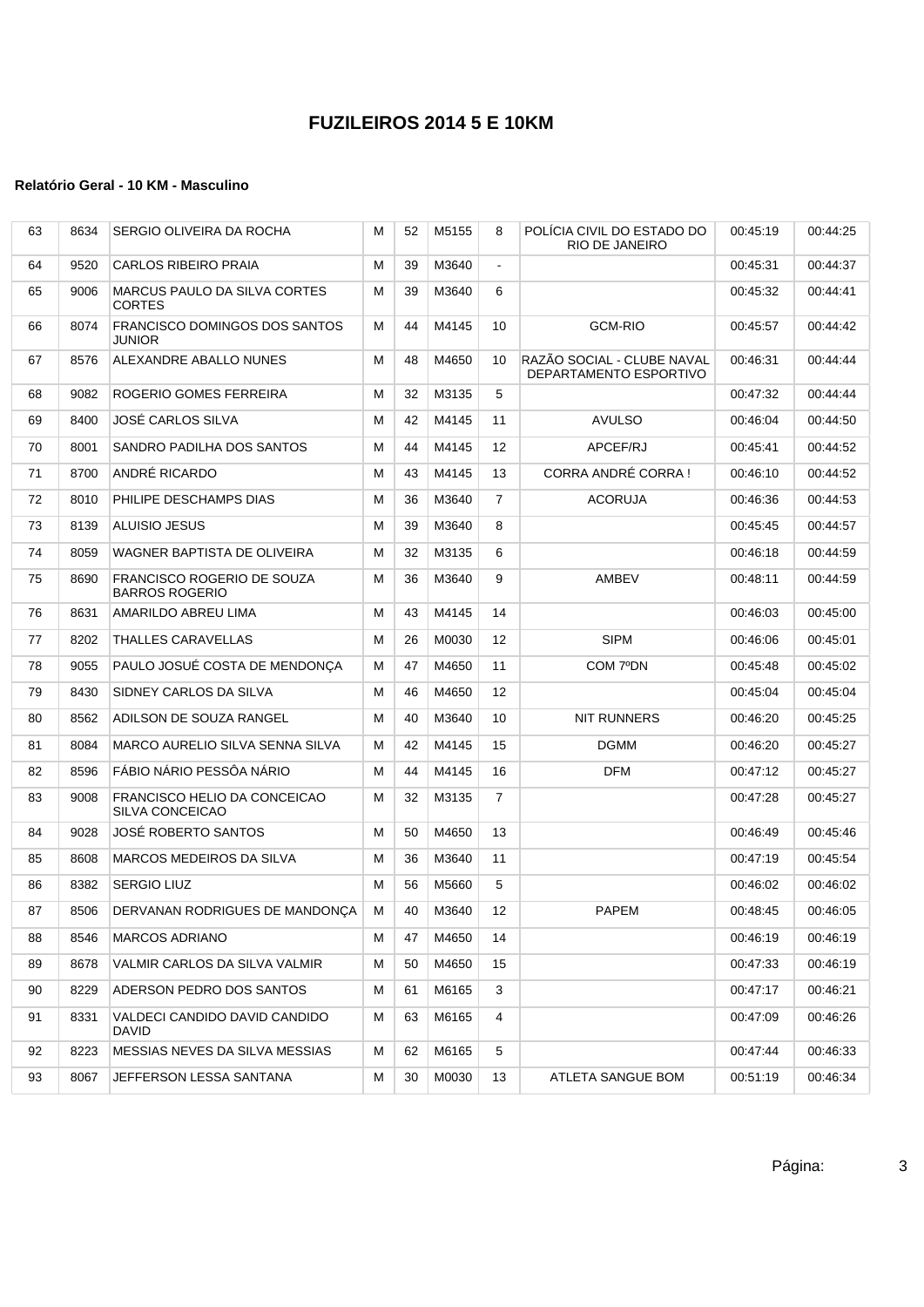| 94  | 8346 | CARLOS VAGNER DA COSTA BALBINO<br>VAGNER             | м | 43  | M4145 | 17             |                        | 00:48:13 | 00:46:43 |
|-----|------|------------------------------------------------------|---|-----|-------|----------------|------------------------|----------|----------|
| 95  | 8769 | <b>GILBERTO SEVERINO</b>                             | м | 51  | M5155 | 9              | <b>EQUIPE PENA</b>     | 00:47:36 | 00:46:45 |
| 96  | 8654 | LEONIR CARDOSO DA SILVA                              | М | 26  | M0030 | 14             |                        | 00:48:16 | 00:46:53 |
| 97  | 8655 | JOSÉ CARLOS OSCAR OSCAR                              | М | 56  | M5660 | 6              |                        | 00.47.49 | 00:46:53 |
| 98  | 8323 | <b>IVANILDO CORDEIRO</b>                             | М | 60  | M5660 | $\overline{7}$ |                        | 00:47:40 | 00:46:54 |
| 99  | 8389 | RONALDO ROBERTO DE SOUZA DIAS<br><b>DIAS</b>         | M | 23  | M0030 | 15             | <b>OCM</b>             | 00:48:33 | 00:46:54 |
| 100 | 8185 | ANTONIO AVELINO DA SILVA SILVA                       | М | 62  | M6165 | 6              |                        | 00:47:48 | 00:47:00 |
| 101 | 9514 | <b>BRUNO MENDES SOARES</b>                           | М | 24  | M0030 | 16             | <b>CORVETA BARROSO</b> | 00:47:47 | 00:47:01 |
| 102 | 9004 | LUIZ FERNANDO GOMES DA SILVA LUIZ<br><b>FERNANDO</b> | М | 37  | M3640 | 13             | <b>DIVANF</b>          | 00:48:13 | 00:47:02 |
| 103 | 9080 | JORGE VALERIANO DE ALENCAR<br>VALERIANO              | М | 51  | M5155 | 10             | NOVE DE JULHO          | 00:48:09 | 00:47:02 |
| 104 | 8316 | <b>MARCO CESAR MOTIZUKI</b>                          | М | 49  | M4650 | 16             | SASM                   | 00:48:57 | 00:47:06 |
| 105 | 8091 | <b>FRANCISCO SANTANA RIBEIRO</b>                     | М | 48  | M4650 | 17             |                        | 00:48:04 | 00:47:18 |
| 106 | 8341 | <b>FABIO FREITAS DE SOUZA</b>                        | М | 39  | M3640 | 14             |                        | 00:48:25 | 00:47:18 |
| 107 | 8352 | ROSINALDO ENEDINO                                    | М | 41  | M4145 | 18             | CHÃO DO ATERRO         | 00:48:36 | 00:47:23 |
| 108 | 8164 | DAVID LINO GONÇALVES                                 | М | 38  | M3640 | 15             | <b>AVULSO</b>          | 00:48:39 | 00:47:28 |
| 109 | 8684 | RODRIGO LIMA                                         | М | 36  | M3640 | 16             | <b>DEPSMRJ</b>         | 00:48:38 | 00:47:28 |
| 110 | 8559 | JOAO CARLOS VENTAPANE                                | М | 48  | M4650 | 18             | <b>NIT RUNNERS</b>     | 00:48:27 | 00:47:31 |
| 111 | 8111 | ANTONIO JORGE CÉCERE CARDOSO                         | М | 67  | M6670 | 2              | CHÃO DO ATERRO         | 00:48:43 | 00:47:32 |
| 112 | 8707 | MARCELO RODRIGUES DE LIMA<br><b>RODRIGUES</b>        | М | 42  | M4145 | 19             | AMBEV                  | 00:50:46 | 00:47:33 |
| 113 | 8714 | <b>MARCOS MONTEIRO</b>                               | М | 43  | M4145 | 20             | <b>COMFORSUP</b>       | 00:48:31 | 00:47:33 |
| 114 | 8047 | <b>JOSIAS SANTOS</b>                                 | М | 40  | M3640 | 17             | <b>BASE NAVAL BNRJ</b> | 00:48:31 | 00:47:34 |
| 115 | 8748 | <b>VLADEMIR RATES</b>                                | м | 52  | M5155 | 11             | <b>AVULSO</b>          | 00:49:28 | 00:47:34 |
| 116 | 9056 | <b>MARCOS DE JESUS</b>                               | М | 42  | M4145 | 21             | <b>EMA</b>             | 00:48:41 | 00:47:40 |
| 117 | 9002 | <b>JORGE NERIE VELLAME</b>                           | М | 56  | M5660 | 8              |                        | 00:48:50 | 00:47:43 |
| 118 | 8018 | PAULO RICARDO SOUZA DE LIMA                          | М | 36  | M3640 | 18             |                        | 00:48:37 | 00:47:50 |
| 119 | 8073 | ANDERSON CARREIRO                                    | М | 35  | M3135 | 8              | <b>GCM-RIO</b>         | 00:49:23 | 00:47:51 |
| 120 | 8426 | IVANILDO RIBEIRO DA SILVA                            | М | -51 | M0030 | 17             |                        | 00.47.53 | 00:47:53 |
| 121 | 8335 | FABIO CORRÊA CORDEIRO                                | М | 33  | M3135 | 9              |                        | 00:48:00 | 00:48:00 |
| 122 | 8568 | <b>BRUNO SILVA</b>                                   | М | 30  | M0030 | 18             |                        | 00:49:22 | 00:48:03 |
| 123 | 8598 | ANTONIO RAIMUNDO DA SILVA CRUZ<br><b>JUNIOR CRUZ</b> | M | 38  | M3640 | 19             | DFM                    | 00:51:19 | 00:48:03 |
| 124 | 8057 | MARCOS JOSÉ NUNES LEMOS                              | М | 43  | M4145 | 22             |                        | 00:49:07 | 00:48:05 |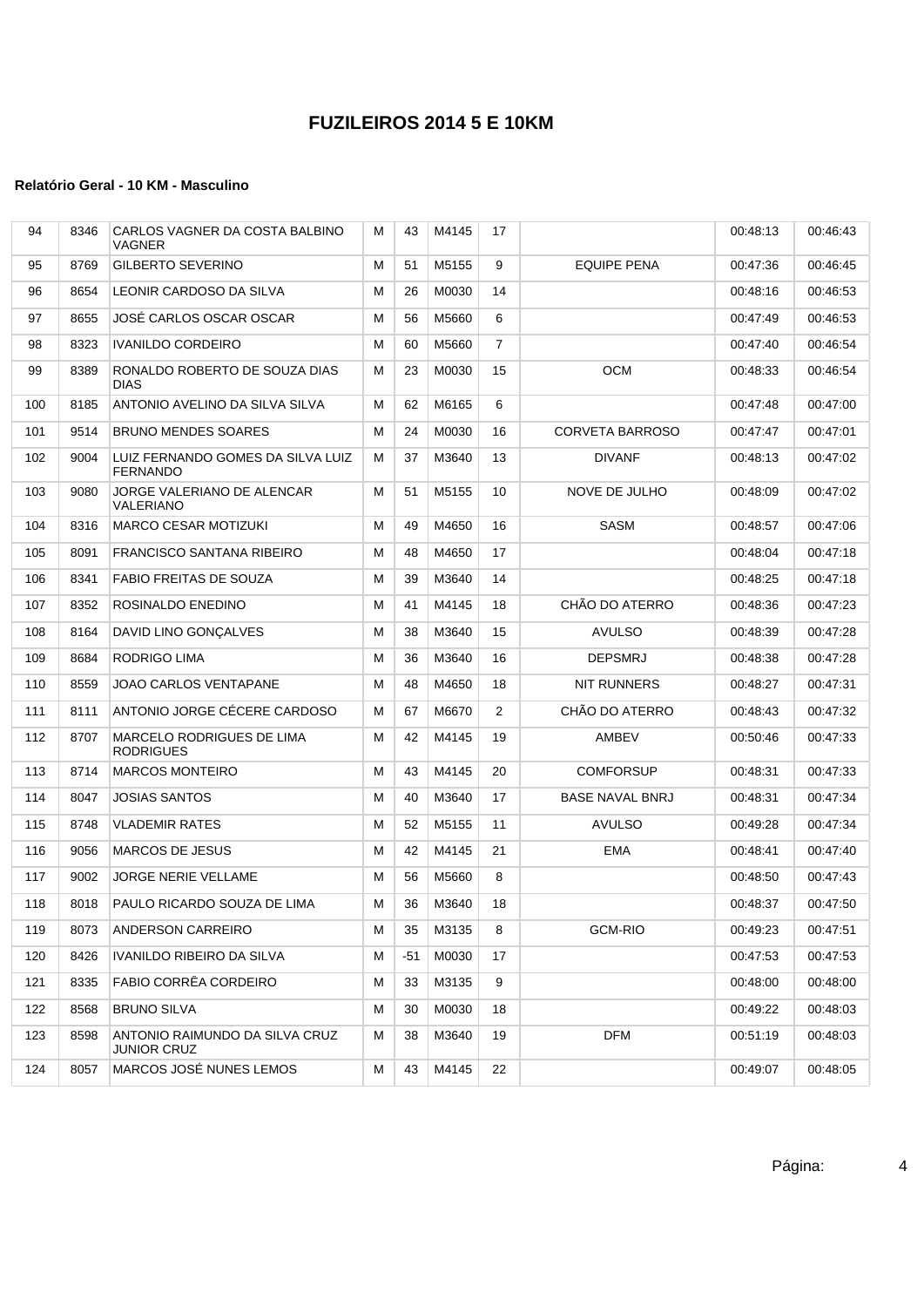| 125 | 8774 | JOEL FERREIRA CONDE                                 | М | 62 | M6165 | 7  | CHÃO DO GERICINÓ                   | 00:48:05 | 00:48:05 |
|-----|------|-----------------------------------------------------|---|----|-------|----|------------------------------------|----------|----------|
| 126 | 8729 | <b>FRANCISCO ERNALDO ALVES</b><br><b>NASCIMENTO</b> | М | 35 | M3135 | 10 | <b>DPMM</b>                        | 00:50:37 | 00:48:06 |
| 127 | 8322 | EDSON OLIVEIRA DE SANTANA                           | М | 34 | M3135 | 11 |                                    | 00:49:22 | 00:48:09 |
| 128 | 9038 | ANDRÉ DA COSTA CRUZ                                 | М | 31 | M3135 | 12 |                                    | 00:48:58 | 00:48:10 |
| 129 | 9074 | <b>ALAN MEDEIROS</b>                                | М | 25 | M0030 | 19 |                                    | 00:49:02 | 00:48:12 |
| 130 | 8732 | IRAJARA FERREIRA DA SILVA                           | М | 47 | M4650 | 19 | <b>DPMM</b>                        | 00:50:53 | 00:48:17 |
| 131 | 8237 | RODRIGO RAMOS RIBEIRO                               | м | 34 | M3135 | 13 |                                    | 00:49:07 | 00:48:20 |
| 132 | 8543 | JORGE EDUARDO VARGAS SILVA                          | М | 29 | M0030 | 20 |                                    | 00:49:30 | 00:48:27 |
| 133 | 8340 | ANDRÉ TRICARICO                                     | м | 34 | M3135 | 14 | <b>MD RUNNERS</b>                  | 00:49:53 | 00:48:30 |
| 134 | 8384 | JOSE JORGE DE ALMEIDA ANDRADE                       | м | 49 | M4650 | 20 |                                    | 00:50:01 | 00:48:32 |
| 135 | 8190 | FABIO DE CARVALHO CAMILO CAMILO                     | М | 41 | M4145 | 23 |                                    | 00:48:36 | 00:48:36 |
| 136 | 8637 | FLAVIO BRANDÃO DE SOUZA                             | м | 44 | M4145 | 24 | <b>CMN</b>                         | 00:49:33 | 00:48:47 |
| 137 | 8435 | ERIVANILSON PEREIRA DE LIMA<br>PEREIRA              | М | 47 | M4650 | 21 | AVIAÇÃO NAVAL                      | 00:49:54 | 00:48:48 |
| 138 | 8716 | FERNANDO SILVA DE MOURA                             | М | 45 | M4145 | 25 | <b>COMFORSUP</b>                   | 00:50:29 | 00:48:49 |
| 139 | 8530 | ALLAN GIL SOARES GIL                                | М | 34 | M3135 | 15 | ORGANIZAÇÃO MILITAR                | 00:49:53 | 00:48:50 |
| 140 | 8660 | FERNANDO NASCIMENTO                                 | М | 50 | M4650 | 22 | AD/1-NITEROI                       | 00:49:59 | 00:48:58 |
| 141 | 8133 | JOSENILSON MARQUES RODRIGUES                        | м | 28 | M0030 | 21 |                                    | 00:50:04 | 00:49:01 |
| 142 | 9024 | <b>IVAN BARROS</b>                                  | м | 46 | M4650 | 23 |                                    | 00:50:32 | 00:49:01 |
| 143 | 8743 | ANDERSON DUARTE                                     | М | 37 | M3640 | 20 | CHÃO DO ATERRO                     | 00:49:52 | 00:49:03 |
| 144 | 8388 | <b>IBIRACI RAIMUNDO BISPO DE JESUS</b>              | м | 55 | M5155 | 12 | <b>BIBIRUN</b>                     | 00:50:48 | 00:49:06 |
| 145 | 8234 | SÉRGIO DANTAS                                       | М | 48 | M4650 | 24 |                                    | 00:51:19 | 00:49:08 |
| 146 | 8239 | FELIPE COSTA CARRASCOSA                             | М | 26 | M0030 | 22 |                                    | 00:51:56 | 00:49:10 |
| 147 | 8088 | ALEXANDRE ROSA DE LIRA LIRA                         | м | 32 | M3135 | 16 | M                                  | 00:50:25 | 00:49:14 |
| 148 | 8228 | MARCELO ANDRADE                                     | М | 37 | M3640 | 21 |                                    | 00:51:17 | 00:49:17 |
| 149 | 8726 | <b>CLAUDIO DUARTE CARLOS</b>                        | м | 43 | M4145 | 26 |                                    | 00:52:41 | 00:49:17 |
| 150 | 8347 | PAULO SEABRA                                        | М | 52 | M5155 | 13 |                                    | 00:50:11 | 00:49:21 |
| 151 | 9026 | NILSON CARVALHO BANDEIRA                            | м | 42 | M4145 | 27 | <b>CIAW</b>                        | 00:51:16 | 00:49:21 |
| 152 | 8032 | HELIO RODRIGUES DE SOUSA                            | M | 64 | M6165 | 8  | ESTRELA DA MANHA                   | 00:52:16 | 00:49:26 |
| 153 | 8532 | JOSÉ CLÁUDIO NÚÑEZ CARDOZO                          | м | 56 | M5660 | 9  | TURMA DA QUINTA- RIO DE<br>JANEIRO | 00:51:20 | 00:49:27 |
| 154 | 8260 | <b>EDIR GOMES</b>                                   | М | 36 | M3640 | 22 | <b>HNMD</b>                        | 00:51:17 | 00:49:28 |
| 155 | 9042 | ROGERIO LAGE                                        | м | 49 | M4650 | 25 |                                    | 00:51:12 | 00:49:39 |
| 156 | 8021 | IVAL SERGIO RIBEIRO DA SILVA                        | M | 52 | M5155 | 14 | DADM                               | 00:50:23 | 00:49:40 |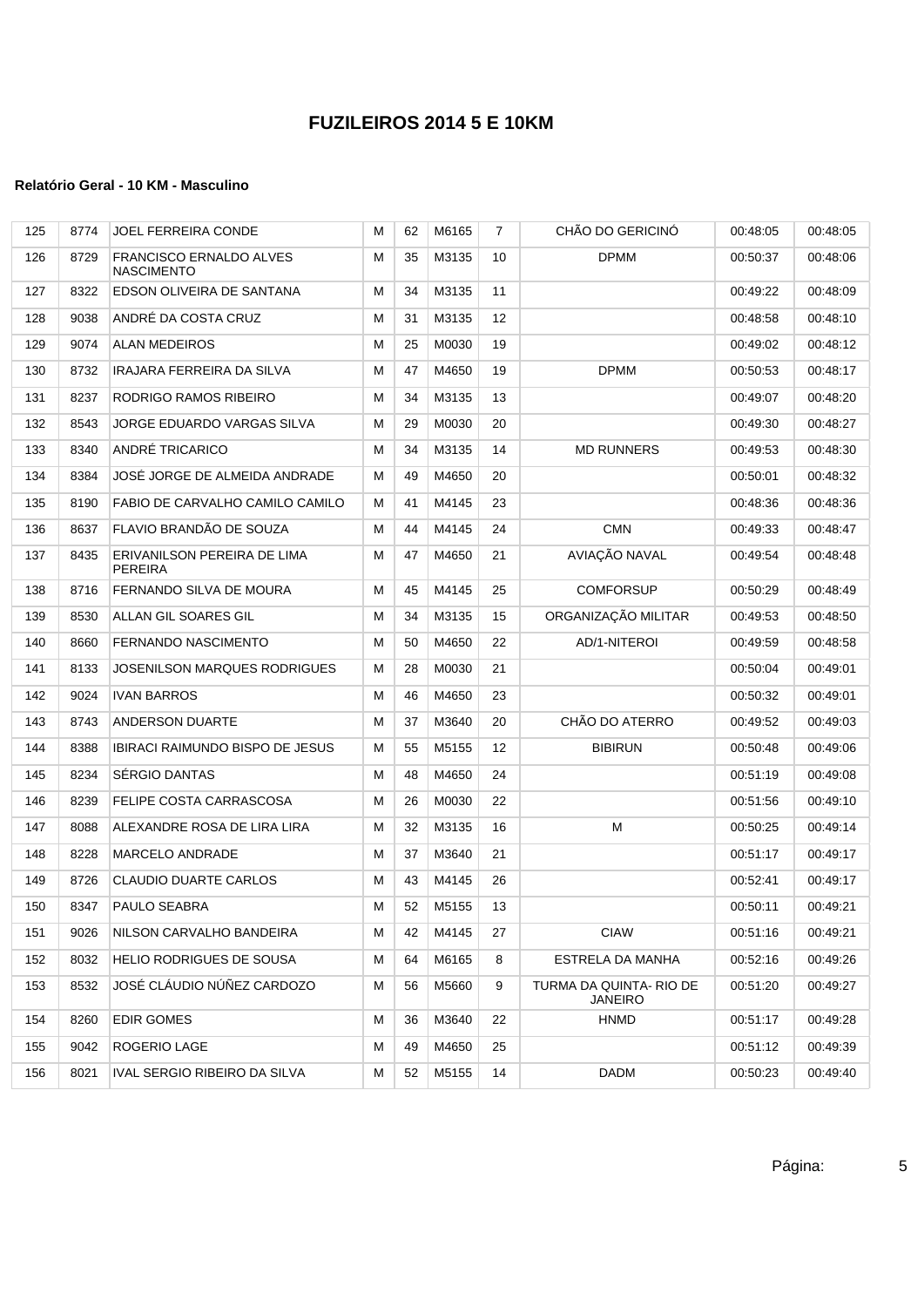| 157 | 8701 | SAULO ANTÔNIO                                  | M | 43    | M4145 | 28 | <b>DEPSMRJ</b>                 | 00:52:47 | 00:49:41 |
|-----|------|------------------------------------------------|---|-------|-------|----|--------------------------------|----------|----------|
| 158 | 8085 | ADEILTON DA SILVA RODRIGUES<br><b>ADEILTON</b> | М | 48    | M4650 | 26 | <b>CIANB</b>                   | 00:52:01 | 00:49:48 |
| 159 | 8261 | DIEGO FARIA                                    | М | 32    | M3135 | 17 | <b>HNMD</b>                    | 00:51:35 | 00:49:48 |
| 160 | 8511 | ROBERTO CARLOS SOARES                          | М | 48    | M4650 | 27 |                                | 01:00:35 | 00:49:48 |
| 161 | 8077 | CIRILO JOSÉ DE SOUZA                           | М | 66    | M6670 | 3  | <b>AVULSO</b>                  | 00:50:35 | 00:49:50 |
| 162 | 9030 | JOAO BOSCO DE OLIVEIRA COSTA<br><b>BOSCO</b>   | М | 53    | M5155 | 15 |                                | 00:52:10 | 00:49:54 |
| 163 | 9027 | ANDERSON JESUS DA SILVA                        | М | 43    | M4145 | 29 | <b>COMFFE</b>                  | 00:51:20 | 00:49:59 |
| 164 | 8673 | JOSÉ SANTOS DE JESUS                           | М | 53    | M5155 | 16 |                                | 00:50:51 | 00:50:00 |
| 165 | 8712 | JUAN PEREIRA PAGAN FILHO                       | М | 40    | M3640 | 23 |                                | 00:50:02 | 00:50:02 |
| 166 | 8374 | JOSÉ CARLOS MARIANO DE CASTRO                  | М | 41    | M4145 | 30 |                                | 00:51:09 | 00:50:09 |
| 167 | 8383 | FERNANDO ROSA                                  | М | 26    | M0030 | 23 |                                | 00:51:19 | 00:50:12 |
| 168 | 8305 | RAPHAEL BRUM                                   | М | 33    | M3135 | 18 |                                | 00:52:25 | 00:50:14 |
| 169 | 8671 | CARLOS ALBERTO CASTRO VIANNA                   | М | 69    | M6670 | 4  |                                | 00:51:02 | 00:50:14 |
| 170 | 8713 | <b>NAILTON MATOS</b>                           | М | 37    | M3640 | 24 | <b>COMFORSUP</b>               | 00:53:35 | 00:50:14 |
| 171 | 8266 | LEONE DIONISIO MACEDO DA SILVA                 | М | 26    | M0030 | 24 | <b>HNMD</b>                    | 00:51:57 | 00:50:17 |
| 172 | 9078 | ROBSON ALENCAR MEIRA MEIRA                     | М | 41    | M4145 | 31 | <b>OCM</b>                     | 00:51:04 | 00:50:21 |
| 173 | 8368 | <b>JULIO BOMFIM</b>                            | M | 40    | M3640 | 25 | <b>BOMFIM</b>                  | 00:51:22 | 00:50:22 |
| 174 | 8240 | NELCIVALDO PAES BARRETO PAES                   | М | 45    | M4145 | 32 | <b>DGMM</b>                    | 00:53:27 | 00:50:24 |
| 175 | 8207 | EDMAR DE OLIVEIRA BARRA BARRA                  | М | 60    | M5660 | 10 | NÃO TENHO                      | 00:51:14 | 00:50:27 |
| 176 | 8359 | ALBERTO JORGE TELES CRUZ                       | М | 50    | M4650 | 28 |                                | 00:53:03 | 00:50:28 |
| 177 | 8301 | MARCELO GONÇALVES CARLOS<br>CARLOS             | М | 50    | M4650 | 29 | FORÇA AÉREA BRASIL             | 00:52:17 | 00:50:32 |
| 178 | 8428 | <b>IVANYR PEREIRA DOS SANTOS</b>               | М | $-34$ | M0030 | 25 | CHÃO DO ATERRO                 | 00:51:43 | 00:50:35 |
| 179 | 9507 | LEONARDO FREITAS DO AMARAL                     | М | 42    | M4145 | 33 |                                | 00:51:22 | 00:50:36 |
| 180 | 8221 | <b>GABRIEL PAREDES</b>                         | м | 32    | M3135 | 19 |                                | 00:53:47 | 00:50:37 |
| 181 | 8257 | RAIMUNDO NONATO DA SILVA                       | М | 43    | M4145 | 34 | <b>HNMD</b>                    | 00:51:52 | 00:50:37 |
| 182 | 9070 | GIOVENNI JIAN MACEDO DE CASTRO                 | М | 23    | M0030 | 26 | V32                            | 00:53:57 | 00:50:40 |
| 183 | 8718 | AMILCAR LOURENÇO LOURENÇO                      | М | 46    | M4650 | 30 | PÉ CARIOCA                     | 00:52:30 | 00:50:43 |
| 184 | 8027 | <b>MAURICIO FERNANDES DE OLIVEIRA</b>          | М | 57    | M5660 | 11 |                                | 00:52:30 | 00:50:44 |
| 185 | 8741 | <b>BRUNO BORBA NUNES</b>                       | М | 40    | M3640 | 26 |                                | 00:53:22 | 00:50:45 |
| 186 | 8167 | THIAGO GUSMÃO                                  | М | 24    | M0030 | 27 |                                | 00:51:34 | 00:50:46 |
| 187 | 8606 | HERIVELTO JOSÉ ROCHA DO<br><b>NASCIMENTO</b>   | М | 58    | M5660 | 12 | <b>EMGEPRON EM MOVIMENTO 1</b> | 00:51:50 | 00:50:50 |
| 188 | 8518 | ARISTOTELES PEREIRA DA SILVA                   | M | 37    | M3640 | 27 |                                | 00:51:52 | 00:50:52 |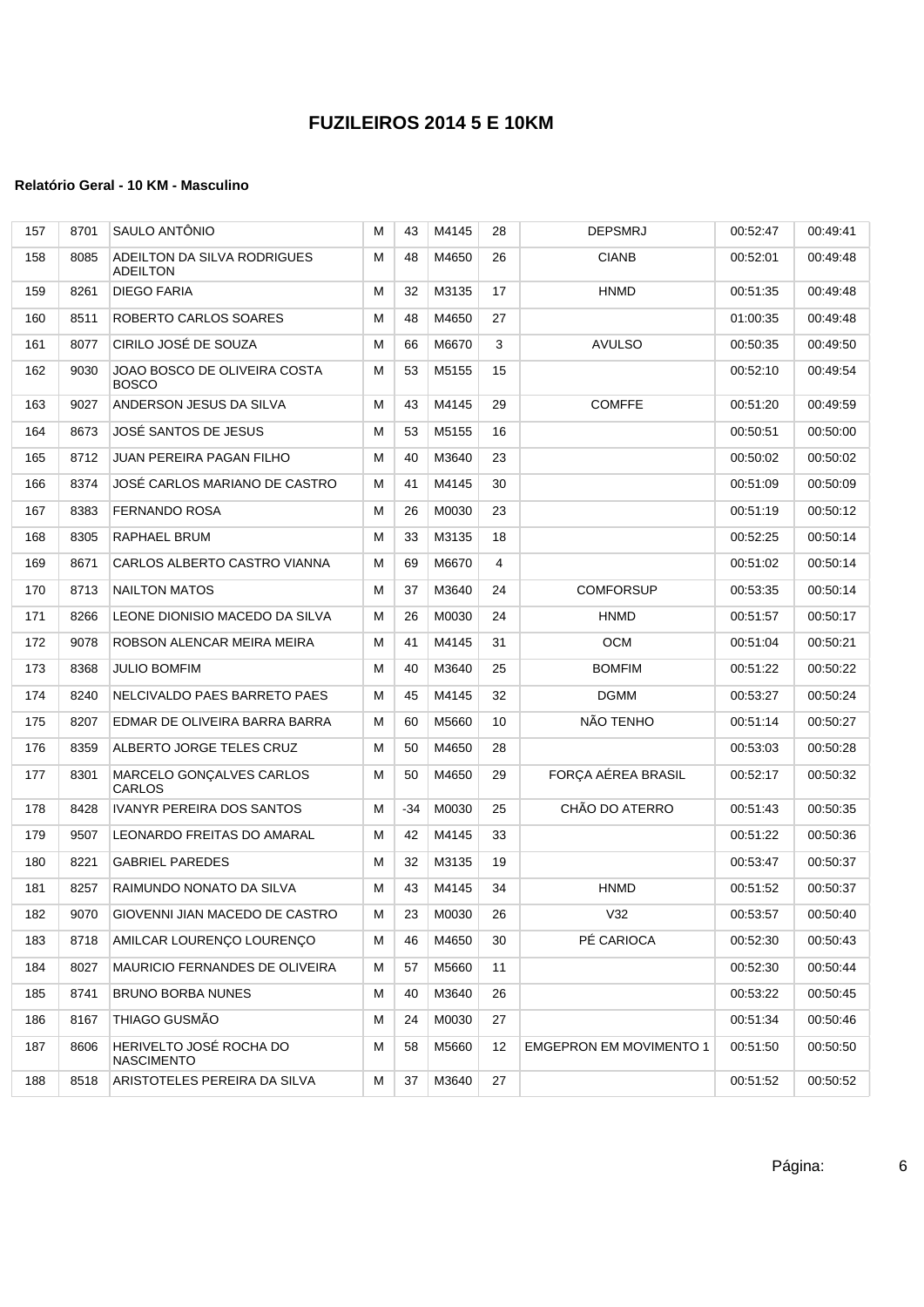| 189 | 8556 | JOSE BEZERRA DA SILVA FILHO<br><b>BEZERRA</b>            | м | 47 | M4650 | 31           | <b>DGMM</b>                                         | 00:51:52 | 00:50:55 |
|-----|------|----------------------------------------------------------|---|----|-------|--------------|-----------------------------------------------------|----------|----------|
| 190 | 8757 | ANTONIO CELIO VIEIRA CORREIA                             | м | 46 | M4650 | 32           |                                                     | 00:51:41 | 00:50:56 |
| 191 | 8773 | SIDNEY MOTTA PEIXOTO                                     | М | 54 | M5155 | 17           | PCERJ RUNNERS                                       | 00:52:04 | 00:50:58 |
| 192 | 8688 | JOÃO LUIZ S SANTOS                                       | М | 52 | M5155 | 18           |                                                     | 00:52:17 | 00:50:59 |
| 193 | 8567 | GINALDO DE SOUZA DOS SANTOS                              | М | 53 | M5155 | 19           | <b>DPMM</b>                                         | 00:51:00 | 00:51:00 |
| 194 | 8694 | WALDEY VIANA VIANA                                       | М | 58 | M5660 | 13           |                                                     | 00:52:09 | 00:51:03 |
| 195 | 8609 | PAULO ROBERTO DIAS ABEL                                  | м | 63 | M6165 | 9            | CANELA DE AÇO                                       | 00:51:06 | 00:51:06 |
| 196 | 8558 | EDERSON ALVES QUINTINO                                   | М | 37 | M3640 | 28           | <b>DPMM</b>                                         | 00:53:26 | 00:51:07 |
| 197 | 9519 | DANIEL BEZERRA BARRETO                                   | м | 29 | M0030 | 28           |                                                     | 00:52:44 | 00:51:07 |
| 198 | 8583 | THEOCRITO BORGES DOS SANTOS<br><b>FILHO BORGES FILHO</b> | М | 59 | M5660 | 14           | CAEPE DA ESG 65 ANOS                                | 00:55:06 | 00:51:09 |
| 199 | 8662 | CARLOS ALBERTO DA SILVA SILVA                            | м | 61 | M6165 | 10           | <b>GLOBAL RUNNERS</b>                               | 00:53:22 | 00:51:18 |
| 200 | 8391 | FERNANDO CASSIAS PEREIRA JÚNIOR                          | м | 24 | M0030 | 29           |                                                     | 00:53:17 | 00:51:20 |
| 201 | 8102 | <b>LEONEL THEMOTEO</b>                                   | М | 55 | M5155 | 20           | CMRJ (CÂMARA MUNICIPAL DO<br><b>RIO DE JANEIRO)</b> | 00:52:19 | 00:51:22 |
| 202 | 8022 | <b>RENAN GOMES TERRA</b>                                 | м | 47 | M4650 | 33           |                                                     | 00:53:10 | 00:51:25 |
| 203 | 8528 | DIMAS VIDAL VIDAL                                        | М | 67 | M6670 | 5            |                                                     | 00:52:24 | 00:51:26 |
| 204 | 8231 | <b>GETULIO RIBEIRO SALGADO</b>                           | м | 61 | M6165 | 11           | CHÃO DO ATERRO                                      | 00:54:04 | 00:51:27 |
| 205 | 8030 | <b>EMERSON LOBO LISBOA</b>                               | М | 39 | M3640 | 29           |                                                     | 00:53:49 | 00:51:30 |
| 206 | 8212 | AFONSO MANOEL GUTERRES COELHO                            | м | 54 | M5155 | 21           | CHÃO DO ATERRO                                      | 00:52:20 | 00:51:32 |
| 207 | 8592 | <b>SERGIO NOBLAT</b>                                     | м | 61 | M6165 | 12           | CEPE-CAXIAS                                         | 00:52:30 | 00:51:35 |
| 208 | 8669 | <b>NELSON PINHEIRO MENDES</b>                            | М | 51 | M5155 | 22           |                                                     | 00:52:25 | 00:51:37 |
| 209 | 8387 | <b>GUSTAVO SOUZA GUISE</b>                               | М | 53 | M5155 | 23           | CHÃO DO ATERRO                                      | 00:52:33 | 00:51:42 |
| 210 | 8755 | ALBERTO CARVALHO                                         | М | 48 | M4650 | 34           | CAEPE 2014 - ESG 65 ANOS                            | 00:53:59 | 00:51:43 |
| 211 | 8238 | JEFFERSON PEREIRA PALADINO                               | М | 33 | M3135 | 20           |                                                     | 00:52:28 | 00:51:45 |
| 212 | 8230 | <b>MILTON JOSE</b>                                       | м | 44 | M4145 | 35           |                                                     | 00:52:54 | 00:51:47 |
| 213 | 8296 | EUGENIO SOUSA                                            | М | 59 | M5660 | 15           | CHÃO DO ATERRO                                      | 00:52:39 | 00:51:47 |
| 214 | 8170 | LUIZ CARLOS MENDONÇA GARCIA                              | M | 60 | M5660 | 16           |                                                     | 00:51:51 | 00:51:51 |
| 215 | 9005 | ANDERSON CASQUILHO SOUZA                                 | м | 39 | M3640 | 30           |                                                     | 00:53:00 | 00:51:56 |
| 216 | 8061 | ALDO PEREIRA EVANGELISTA                                 | м | 45 | M4145 | 36           | CASOP                                               | 00:55:04 | 00:51:59 |
| 217 | 8586 | <b>FRANCISCO SOARES</b>                                  | М | 73 | M7175 | $\mathbf{1}$ | CHICO ÁGUIA                                         | 00:52:44 | 00:52:02 |
| 218 | 8646 | <b>EDUARDO MENEZES</b>                                   | м | 68 | M6670 | 6            |                                                     | 00:53:27 | 00:52:03 |
| 219 | 8097 | FELIPE SANTOS FIGUEIREDO                                 | м | 30 | M0030 | 30           |                                                     | 00:54:38 | 00:52:07 |
| 220 | 8659 | JORGE LUIZ ANDRADE CORDEIRO<br><b>CORDEIRO</b>           | M | 56 | M5660 | 17           | <b>EQUIPE START</b>                                 | 00:53:36 | 00:52:07 |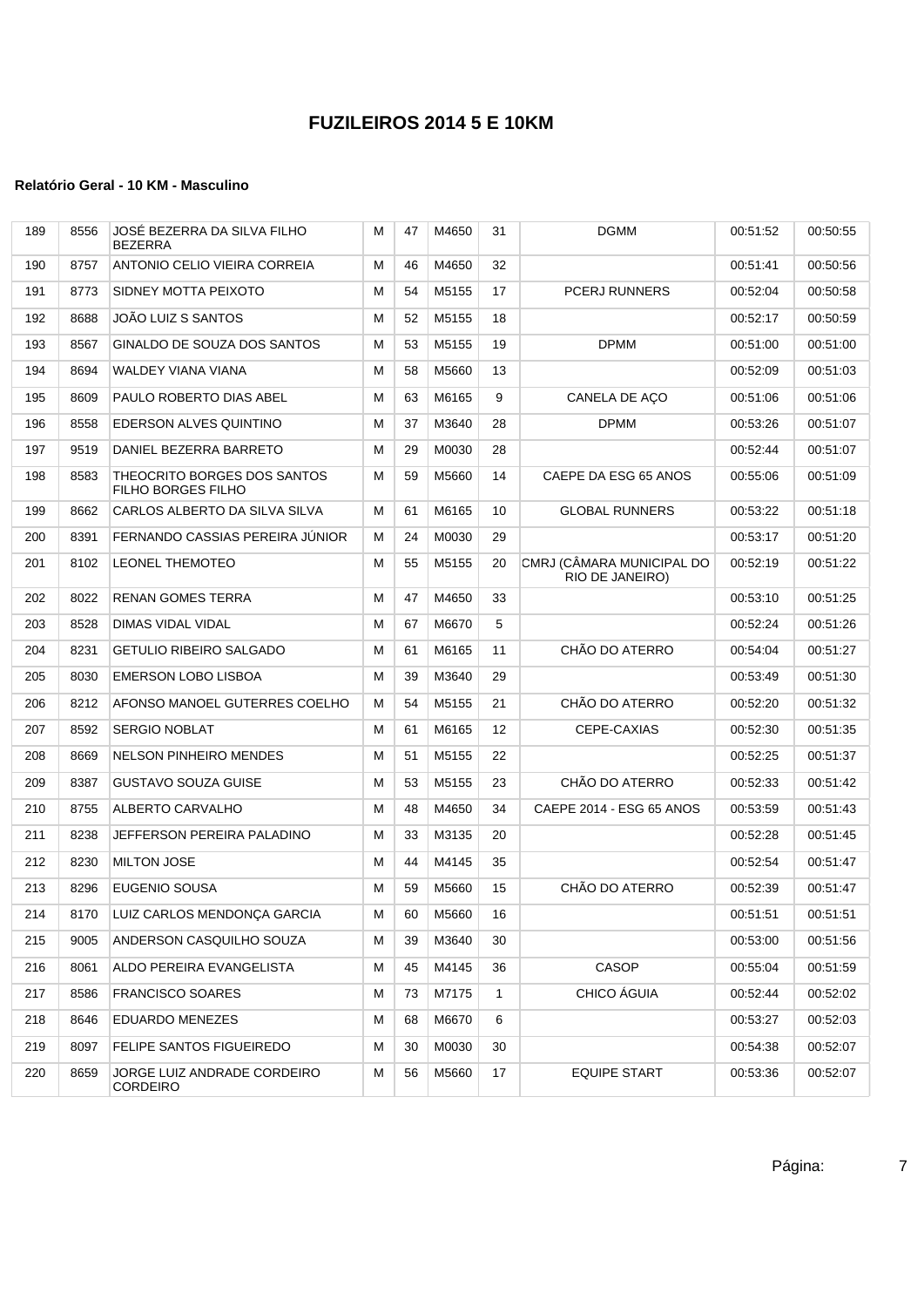| 221 | 8413 | <b>MAURICIO CARDOSO</b>                                   | М | 38 | M3640 | 31 |                      | 00:55:17 | 00:52:08 |
|-----|------|-----------------------------------------------------------|---|----|-------|----|----------------------|----------|----------|
| 222 | 8381 | EDIVAN FERREIRA BARBOSA                                   | м | 40 | M3640 | 32 | O <sub>2</sub>       | 00:53:11 | 00:52:10 |
| 223 | 8699 | SILVIO CÉSAR DA SILVA DE CARVALHO                         | м | 46 | M4650 | 35 |                      | 00:55:19 | 00:52:10 |
| 224 | 8128 | EXPEDITO MARIANO DA SILVA                                 | М | 63 | M6165 | 13 |                      | 00:54:47 | 00:52:13 |
| 225 | 8278 | LEONARDO DA SILVA SANTOS                                  | м | 28 | M0030 | 31 | <b>HNMD</b>          | 00:53:28 | 00:52:16 |
| 226 | 8522 | PEDRO DOMINGOS                                            | М | 64 | M6165 | 14 | <b>AVULSO</b>        | 00:52:17 | 00:52:17 |
| 227 | 8667 | <b>GILBERTO MARTINS</b>                                   | М | 32 | M3135 | 21 |                      | 00:53:38 | 00:52:24 |
| 228 | 8203 | FRANCINALDO BATISTA DE MELO MELO                          | м | 43 | M4145 | 37 |                      | 00:54:13 | 00:52:25 |
| 229 | 8050 | <b>IVANILSON PINTO DO NASCIMENTO</b>                      | М | 41 | M4145 | 38 |                      | 00:54:25 | 00:52:29 |
| 230 | 8731 | DAVID FRANCO FERREIRA                                     | м | 35 | M3135 | 22 | <b>DPMM</b>          | 00:54:57 | 00:52:29 |
| 231 | 8072 | <b>HEBERTH MARTINS</b>                                    | М | 25 | M0030 | 32 | NÃO POSSUO           | 01:01:20 | 00:52:32 |
| 232 | 8603 | <b>FILIPE TEIXEIRA</b>                                    | М | 25 | M0030 | 33 | <b>CMM</b>           | 00:52:33 | 00:52:33 |
| 233 | 8172 | <b>ALEXANDRE AYRES</b>                                    | м | 36 | M3640 | 33 |                      | 00:53:28 | 00:52:35 |
| 234 | 8175 | HUDSON ALVES DE CASTRO                                    | м | 33 | M3135 | 23 |                      | 00:59:14 | 00:52:41 |
| 235 | 8201 | MANOEL GONÇALVES PEREIRA<br><b>PEREIRA</b>                | м | 74 | M7175 | 2  |                      | 00:54:40 | 00:52:41 |
| 236 | 8536 | LINDOMAR MARQUES                                          | М | 55 | M5155 | 24 |                      | 00:53:31 | 00:52:47 |
| 237 | 9052 | <b>MARCIO RODRIGUES DE OLIVEIRA</b>                       | М | 41 | M4145 | 39 |                      | 00:54:29 | 00:52:48 |
| 238 | 8602 | PAULO CEZAR MARINHO BARBOSA                               | М | 42 | M4145 | 40 |                      | 00:54:55 | 00:52:54 |
| 239 | 9503 | CID EDUARDO MENDONÇA BANDEIRA                             | м | 51 | M5155 | 25 |                      | 00:54:45 | 00:52:59 |
| 240 | 8120 | <b>SERGIO SANTANNA</b>                                    | М | 41 | M4145 | 41 | <b>SUBINFO</b>       | 00:54:06 | 00:53:05 |
| 241 | 9044 | ROUSMAN MARCOS                                            | М | 36 | M3640 | 34 |                      | 00:54:09 | 00:53:05 |
| 242 | 8702 | JEANN SOUZA                                               | М | 39 | M3640 | 35 | <b>DEPSMRJ</b>       | 00:53:09 | 00:53:09 |
| 243 | 8343 | <b>JOSE GONCALVES</b>                                     | М | 64 | M6165 | 15 | RIO FELICIDADE       | 00:55:12 | 00:53:10 |
| 244 | 8295 | <b>BRAULIO ESTEVES MONTEIRO</b>                           | м | 59 | M5660 | 18 | CHÃO DO ATERRO       | 00:54:01 | 00:53:13 |
| 245 | 8318 | ANTONIO FERNANDO DOS SANTOS<br><b>MATTOS</b>              | м | 61 | M6165 | 16 | <b>WMS</b>           | 00:54:20 | 00:53:13 |
| 246 | 8141 | <b>GUSTAVO HENRIQUE CORDEIRO</b><br>CAVALCANTI CAVALCANTI | М | 37 | M3640 | 36 | BRIGADA PARAQUEDISTA | 00:54:08 | 00:53:18 |
| 247 | 8342 | PEDRO JUNIOR                                              | м | 26 | M0030 | 34 |                      | 00:54:34 | 00:53:27 |
| 248 | 8143 | ANDRÉ SANTOS                                              | M | 32 | M3135 | 24 | PROJETO SAÚDE        | 00:55:32 | 00:53:39 |
| 249 | 8618 | ALESSANDRO ALVES MEDEIROS COUTO                           | м | 42 | M4145 | 42 |                      | 00:54:30 | 00:53:40 |
| 250 | 8115 | <b>CLAUDIO FERREIRA</b>                                   | М | 51 | M5155 | 26 | <b>MITOKONRIA</b>    | 00:55:20 | 00:53:41 |
| 251 | 8297 | CELESTINO JOSE CORREIA QUARESMA                           | М | 55 | M5155 | 27 | CHÃO DO ATERRO       | 00:54:44 | 00:53:47 |
| 252 | 9130 | ALEXANDRE MACHADO DA MOTTA                                | М | 33 | M3135 | 25 |                      | 00:55:22 | 00:53:47 |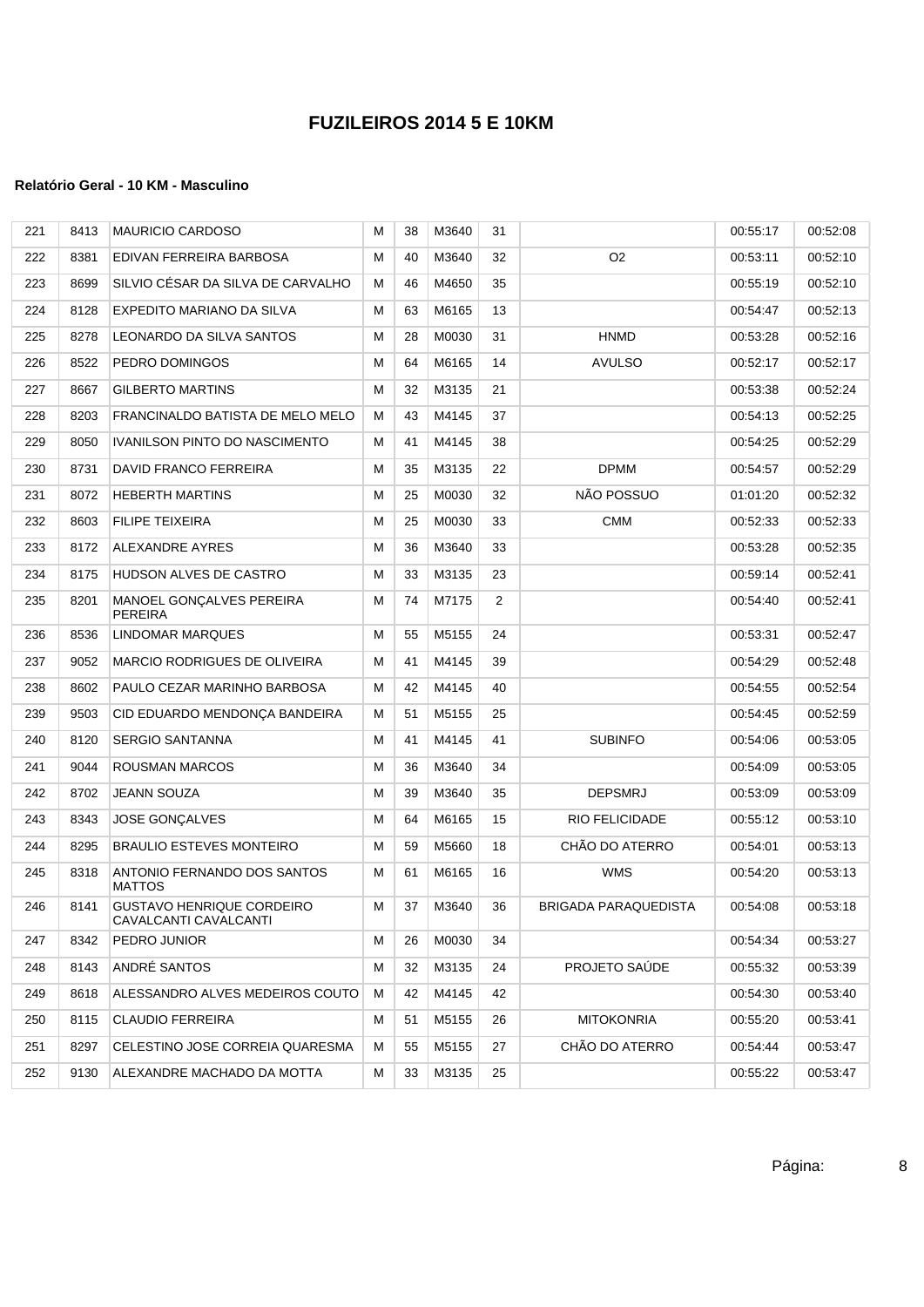| 253 | 8525 | LEONARDO HENRIQUE JACINTHO                         | м | 37 | M3640 | 37 |                                                      | 00:55:46 | 00:53:49 |
|-----|------|----------------------------------------------------|---|----|-------|----|------------------------------------------------------|----------|----------|
| 254 | 9077 | ADLER CARDOSO FERREIRA                             | м | 37 | M3640 | 38 |                                                      | 00:55:42 | 00:53:50 |
| 255 | 8142 | <b>ALMIR FREIRE</b>                                | М | 26 | M0030 | 35 |                                                      | 00:53:52 | 00:53:52 |
| 256 | 8159 | ANDRÉ FELIPE BARROS LACERDA                        | М | 34 | M3135 | 26 | <b>DPMM</b>                                          | 00:56:23 | 00:53:56 |
| 257 | 8570 | <b>HAN PING CHI</b>                                | м | 65 | M6165 | 17 | RAZÃO SOCIAL - CLUBE NAVAL<br>DEPARTAMENTO ESPORTIVO | 00:56:10 | 00:53:57 |
| 258 | 8147 | EDISON SERAFIM DA SILVA SERAFIM                    | М | 43 | M4145 | 43 |                                                      | 00:55:21 | 00:54:05 |
| 259 | 8089 | ELITON CESAR SILVA LIMA CESAR                      | м | 33 | M3135 | 27 | <b>MATCOM</b>                                        | 00:56:40 | 00:54:15 |
| 260 | 8350 | <b>GLORIA MARIA CASTOR W. DE AZEVEDO</b>           | м | 45 | M4145 | 44 | CHÃO DO ATERRO                                       | 00:55:02 | 00:54:15 |
| 261 | 8122 | FLÁVIO AUGUSTO DA COSTA                            | М | 28 | M0030 | 36 | <b>CORRER ENTRE AMIGOS</b>                           | 00:57:31 | 00:54:19 |
| 262 | 8026 | PAULO SERGIO PINHEIRO DE SOUZA                     | М | 47 | M4650 | 36 |                                                      | 00:56:50 | 00:54:20 |
| 263 | 8271 | LEANDRO NUNES DE ALMEIDA                           | M | 38 | M3640 | 39 | <b>HNMD</b>                                          | 00:55:36 | 00:54:22 |
| 264 | 8253 | <b>RODRIGO LIMA</b>                                | М | 33 | M3135 | 28 | <b>HNMD</b>                                          | 00:57:15 | 00:54:27 |
| 265 | 8512 | LUIZ CARLOS ZACARIAS                               | М | 42 | M4145 | 45 |                                                      | 00:56:25 | 00:54:28 |
| 266 | 8737 | AURIVALDO DOS SANTOS BATISTA                       | м | 52 | M5155 | 28 |                                                      | 00:55:39 | 00:54:28 |
| 267 | 8284 | JOSÉ VITAL BARROS DA SILVA JÚNIOR<br><b>JUNIOR</b> | М | 56 | M5660 | 19 | <b>MONUMENTO</b>                                     | 00:57:29 | 00:54:35 |
| 268 | 8419 | <b>ALMIR VENANCIO</b>                              | м | 59 | M5660 | 20 |                                                      | 00:56:47 | 00:54:36 |
| 269 | 8434 | DIEGO RODRIGO DE CASTRO SANTOS                     | М | 28 | M0030 | 37 |                                                      | 00:56:06 | 00:54:41 |
| 270 | 9010 | JOÃO CARLOS MOURA                                  | м | 43 | M4145 | 46 |                                                      | 00:56:59 | 00:54:41 |
| 271 | 9033 | JORGE MAURO DOS SANTOS SANTOS                      | М | 55 | M5155 | 29 | <b>JESUS</b>                                         | 00:56:58 | 00:54:41 |
| 272 | 8040 | JOÃO JOSÉ SALUSTIANO                               | м | 45 | M4145 | 47 | <b>PAPEM</b>                                         | 00:56:41 | 00:54:45 |
| 273 | 8629 | CRISTIANO SILVEIRA DE OLIVEIRA                     | M | 34 | M3135 | 29 | <b>AVULSO</b>                                        | 00:57:00 | 00:54:56 |
| 274 | 8070 | FERNANDO DE LUCA MARQUES DE<br><b>OLIVEIRA</b>     | м | 42 | M4145 | 48 | <b>GCM-RIO</b>                                       | 00:55:00 | 00:55:00 |
| 275 | 8643 | JANSEN SANTOS POÇAS                                | М | 40 | M3640 | 40 | MARCO ZERO-CAMR                                      | 00:56:57 | 00:55:04 |
| 276 | 8749 | <b>VITOR VIANA</b>                                 | М | 29 | M0030 | 38 | <b>BASQUETEIROS</b>                                  | 00:59:13 | 00:55:06 |
| 277 | 8008 | <b>CLAUBER FERREIRA</b>                            | м | 40 | M3640 | 41 | TARTARUGA MANCA                                      | 00:56:21 | 00:55:15 |
| 278 | 8334 | JOADIR LOPES DE SOUZA SOUZA                        | M | 71 | M7175 | 3  | <b>AVULSO</b>                                        | 00:56:11 | 00:55:15 |
| 279 | 8607 | LUIZ CLAUDIO BATISTA DOS SANTOS                    | м | 42 | M4145 | 49 |                                                      | 00:56:14 | 00:55:15 |
| 280 | 8379 | WALLACE ROQUE DE FIGUEIREDO                        | м | 31 | M3135 | 30 |                                                      | 00:56:18 | 00:55:19 |
| 281 | 8218 | AKITUGU SUGIYAMA                                   | м | 72 | M7175 | 4  |                                                      | 00 55:20 | 00:55:20 |
| 282 | 8535 | JOSE ANTONIO RODRIGUES DOS<br><b>SANTOS</b>        | M | 55 | M5155 | 30 | <b>DPMM</b>                                          | 00:56:21 | 00:55:20 |
| 283 | 8345 | JOAO TOMAZ DA SILVA                                | М | 57 | M5660 | 21 |                                                      | 00 56 56 | 00:55:21 |
| 284 | 8584 | RODRIGO DE MELLO FERREIRA                          | М | 29 | M0030 | 39 | MARIA&RODRIGO                                        | 00:55:23 | 00:55:23 |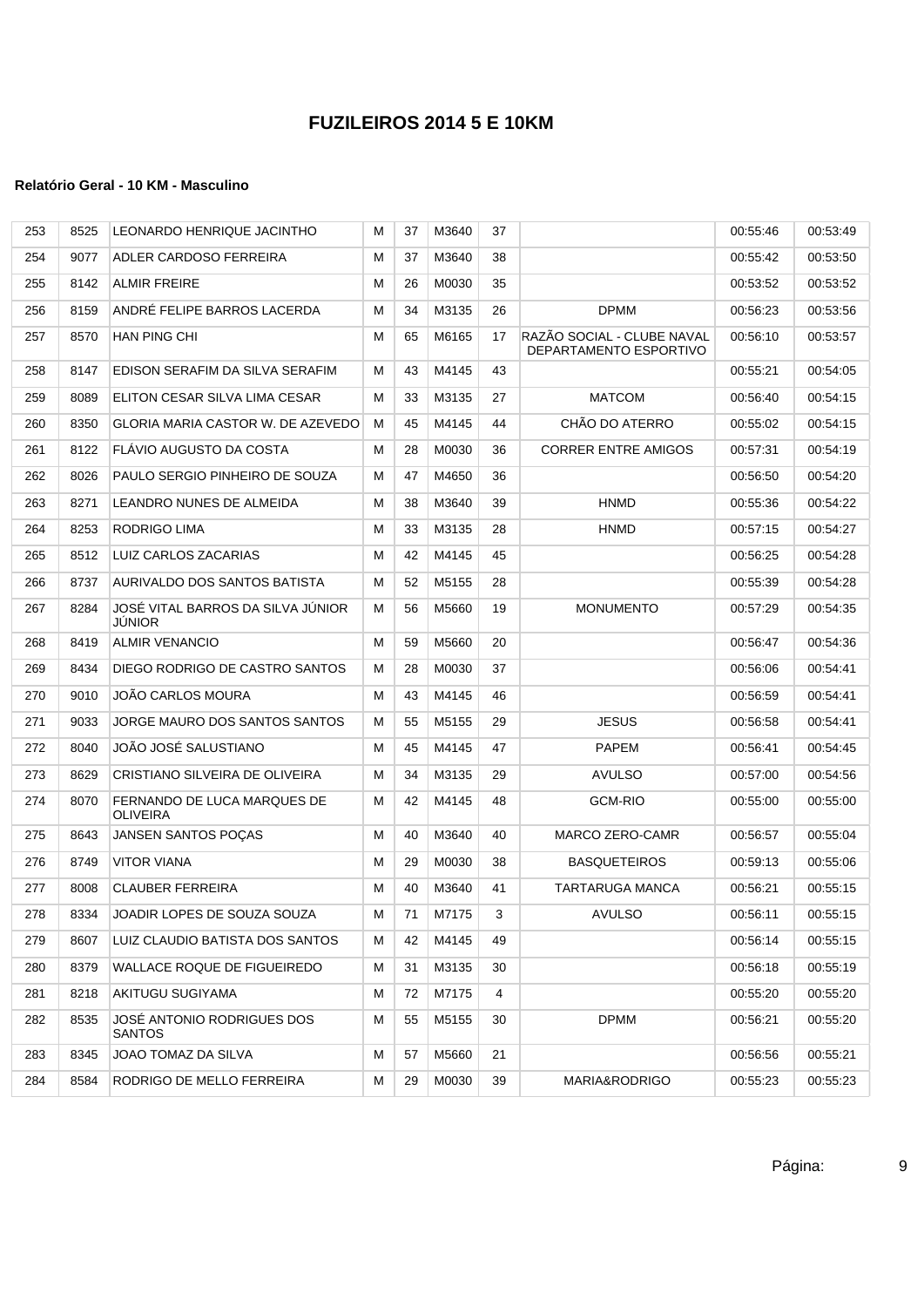| 285 | 8703 | ADAMO SOUZA                                       | M | 31 | M3135 | 31             | <b>DEPSMRJ</b>                 | 00:56:33 | 00:55:23 |
|-----|------|---------------------------------------------------|---|----|-------|----------------|--------------------------------|----------|----------|
| 286 | 8415 | <b>GUSTAVO DENYS FERNANDES</b>                    | м | 56 | M5660 | 22             |                                | 00:56:28 | 00:55:27 |
| 287 | 8024 | <b>MARCIO ANTONIO RODRIGUES</b>                   | М | 34 | M3135 | 32             |                                | 00:58:45 | 00:55:35 |
| 288 | 8537 | HENRIQUE SANTOS DE MOURA                          | М | 46 | M4650 | 37             | <b>DPMM</b>                    | 00:56:41 | 00:55:36 |
| 289 | 8754 | PAULO SERGIO PIERRO JUNIOR                        | м | 45 | M4145 | 50             |                                | 00:58:51 | 00:55:37 |
| 290 | 8269 | <b>COSME RIBEIRO LARA</b>                         | M | 34 | M3135 | 33             | <b>HNMD</b>                    | 00:56:52 | 00:55:44 |
| 291 | 8210 | DANIEL DOS SANTOS PESSOA PESSOA                   | М | 28 | M0030 | 40             |                                | 00:57:09 | 00:55:47 |
| 292 | 8002 | EMANUEL RODRIGUES DE SOUZA<br><b>RODRIGUES</b>    | м | 57 | M5660 | 23             |                                | 00:58:41 | 00:55:48 |
| 293 | 8105 | JOSÉ DA COSTA AMORIM AMORIM                       | М | 65 | M6165 | 18             | RUNNERS CLUB                   | 00:55:51 | 00:55:51 |
| 294 | 8686 | <b>FLAVIO TEIXEIRA</b>                            | М | 33 | M3135 | 34             | <b>PAPEM</b>                   | 00:57:00 | 00:56:02 |
| 295 | 8404 | <b>JULIO KOGUT</b>                                | М | 37 | M3640 | 42             |                                | 00:59:50 | 00:56:03 |
| 296 | 8531 | <b>HUGO RICARDO DA SILVA HUGO</b>                 | М | 38 | M3640 | 43             | ORGANIZAÇÃO MILITAR            | 00:57:09 | 00:56:03 |
| 297 | 8505 | <b>IGOR RODRIGO DOS SANTOS</b>                    | м | 30 | M0030 | 41             | <b>PAPEM</b>                   | 00:56:59 | 00:56:04 |
| 298 | 8650 | JOSÉ ASCLEPIADES LEÃO FILHO LEÃO                  | м | 70 | M6670 | $\overline{7}$ | <b>ATIVITAR</b>                | 00:59:03 | 00:56:09 |
| 299 | 8357 | OSWALDO JOÃO BASILIO                              | М | 54 | M5155 | 31             | CHÃO DO ATERRO                 | 00:58:48 | 00:56:15 |
| 300 | 8333 | <b>ARMINDO FERREIRA</b>                           | М | 46 | M4650 | 38             |                                | 01:03:27 | 00:56:16 |
| 301 | 9521 | RICARDO COSTA                                     | M | 45 | M4145 | 51             | <b>CF MARRECO</b>              | 00:56:16 | 00:56:16 |
| 302 | 8621 | VAGNER PEREIRA DA CRUZ                            | M | 32 | M3135 | 35             | <b>CMM</b>                     | 00 58:04 | 00:56:18 |
| 303 | 8069 | RAIMUNDO JOSE C. DO NASCIMENTO                    | М | 50 | M4650 | 39             | ATLETA SANGUE BOM              | 00:56:21 | 00:56:21 |
| 304 | 8719 | EDUARDO AZAMBUJA BELLIENI DE<br>SOUZA             | M | 43 | M4145 | 52             | <b>EMGEPRON EM MOVIMENTO 1</b> | 00 58:54 | 00:56:22 |
| 305 | 8747 | <b>CARLOS PINHEIRO</b>                            | M | 44 | M4145 | 53             |                                | 00:57:21 | 00:56:23 |
| 306 | 8168 | <b>WALDEMAR ESTEVES MAGALHAES</b><br><b>NETO</b>  | М | 31 | M3135 | 36             |                                | 00:58:40 | 00:56:28 |
| 307 | 8740 | <b>SERGIO JOAQUIM</b>                             | М | 41 | M4145 | 54             | CORRENDO NA VIAGEM             | 00:57:25 | 00:56:28 |
| 308 | 8420 | <b>IAN PEREIRA</b>                                | М | 26 | M0030 | 42             |                                | 00:58:23 | 00:56:29 |
| 309 | 8647 | MARCOS FELIPE TEIXEIRA DELFINO                    | М | 39 | M3640 | 44             |                                | 00:58:31 | 00:56:29 |
| 310 | 8124 | LEONARDO BARBOSA DE OLIVEIRA                      | M | 31 | M3135 | 37             | <b>MITOKONDRIA</b>             | 00:58:09 | 00:56:31 |
| 311 | 8416 | <b>WAGNER OLDIR</b>                               | м | 45 | M4145 | 55             |                                | 00:58:44 | 00:56:34 |
| 312 | 8371 | LEONARDO VASCONCELLOS<br>BRAGANÇA E OLIVEIRA      | M | 39 | M3640 | 45             | DEUSES LOUCOS DO ASFALTO       | 00:58:39 | 00:56:38 |
| 313 | 8580 | <b>GUTEMBERG MACIEL</b>                           | M | 60 | M5660 | 24             | PROF. MATIAS                   | 00:58:49 | 00:56:38 |
| 314 | 9065 | LEANDRO CARVALHO                                  | м | 26 | M0030 | 43             |                                | 00:58:25 | 00:56:39 |
| 315 | 8100 | CARLOS ALBERTO DE SOUZA WERGLES<br><b>WERGLES</b> | м | 52 | M5155 | 32             |                                | 00:59:14 | 00:56:40 |
| 316 | 8314 | RODRIGO AMARO DA SILVA                            | M | 34 | M3135 | 38             | SASM                           | 01:01:19 | 00:56:40 |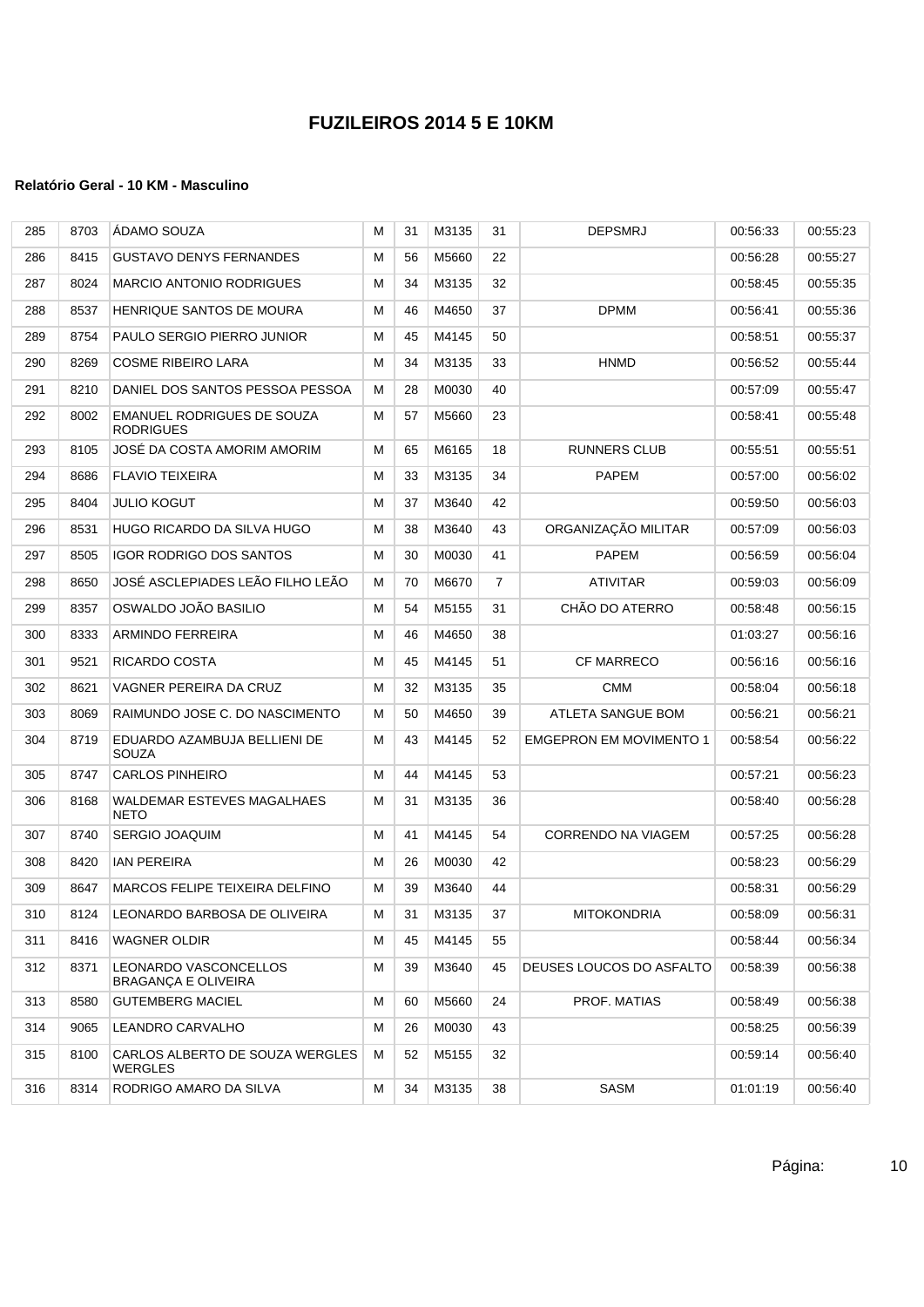| 317 | 9015 | ROBERTO CARLOS DE OLIVEIRA<br><b>BONALD</b>       | м | 50 | M4650 | 40 | <b>COMFFE</b>                                            | 00:58:56 | 00:56:41 |
|-----|------|---------------------------------------------------|---|----|-------|----|----------------------------------------------------------|----------|----------|
| 318 | 8226 | ADILSON FERNANDO EVANGELISTA                      | м | 53 | M5155 | 33 |                                                          | 00:58:54 | 00:56:42 |
| 319 | 9001 | ACIDINO MENDES FILHO                              | м | 52 | M5155 | 34 | <b>DPFARD</b>                                            | 00:59:27 | 00:56:42 |
| 320 | 8051 | MARCELO RODRIGUES DE SOUSA                        | М | 41 | M4145 | 56 | <b>DABM</b>                                              | 01:00:16 | 00:56:44 |
| 321 | 9518 | ANDRE GUILHERME SOUZA LIMA                        | м | 43 | M4145 | 57 |                                                          | 00:56:47 | 00:56:47 |
| 322 | 9003 | VANDERLAN SILVA DA COSTA                          | м | 41 | M4145 | 58 |                                                          | 00:58:42 | 00:56:50 |
| 323 | 9034 | DENIVALDO FERRREIRA DOS SANTOS                    | м | 36 | M3640 | 46 | <b>HIPPO RUN</b>                                         | 00:57:50 | 00:56:51 |
| 324 | 8362 | ALEXANDER SALLES DA COSTA                         | м | 39 | M3640 | 47 |                                                          | 00:59:54 | 00:56:53 |
| 325 | 8241 | <b>FLAVIO MELLO</b>                               | М | 52 | M5155 | 35 | CAEPE 2014 ESG 65 ANOS                                   | 00:59:15 | 00:56:55 |
| 326 | 8328 | TARUMA GRANADO COIMBRA                            | М | 28 | M0030 | 44 |                                                          | 01:00:10 | 00:57:00 |
| 327 | 9127 | <b>CMG XEREM</b>                                  | М | 46 | M4650 | 41 |                                                          | 00:58:11 | 00:57:04 |
| 328 | 8041 | DARCI BUENO                                       | М | 53 | M5155 | 36 |                                                          | 00:58:50 | 00:57:07 |
| 329 | 8060 | PAULO SÉRGIO MACHADO DA SILVA                     | м | 43 | M4145 | 59 |                                                          | 00:58:27 | 00:57:08 |
| 330 | 8156 | DAGOBERTO FERREIRA DA SILVA DA<br><b>SILVA</b>    | м | 65 | M6165 | 19 | <b>AVULSO</b>                                            | 00:58:53 | 00.57:11 |
| 331 | 8600 | SIMÃO DANIEL DE PAULA                             | М | 53 | M5155 | 37 | <b>CCIMAR</b>                                            | 01:08:56 | 00:57:11 |
| 332 | 8746 | ANTÔNIO CLÁUDIO PENA                              | М | 42 | M4145 | 60 | <b>START</b>                                             | 00:58:42 | 00:57:18 |
| 333 | 9039 | JOSERIM MONTEIRO DA SILVA<br><b>MONTEIRO</b>      | М | 60 | M5660 | 25 |                                                          | 00:59:29 | 00:57:20 |
| 334 | 8094 | EWERSON AUGUSTO DA ROCHA CHADA                    | м | 40 | M3640 | 48 |                                                          | 01:00:09 | 00:57:22 |
| 335 | 9007 | ANDERSON ANTUNES DE SOUZA<br><b>ANTUNES</b>       | м | 37 | M3640 | 49 |                                                          | 01:00:14 | 00:57:31 |
| 336 | 9013 | ALEXANDRE ALBUQUERQUE LOUREIRO                    | м | 27 | M0030 | 45 |                                                          | 00:59:04 | 00:57:33 |
| 337 | 9075 | MARCELO SOUZA                                     | м | 45 | M4145 | 61 |                                                          | 00:59:59 | 00:57:33 |
| 338 | 8665 | PEDRO ALVIM DOS SANTOS ALVIM                      | м | 71 | M7175 | 5  | <b>RIO FELICIDADE</b>                                    | 00:58:58 | 00:57:34 |
| 339 | 8377 | <b>MARCELO MENEZES</b>                            | м | 33 | M3135 | 39 | <b>CORPO EM MOVIMENTO</b>                                | 00:58:34 | 00:57:35 |
| 340 | 8276 | MARCOS AURELIO SANTOS DE<br><b>OLIVEIRA FILHO</b> | м | 28 | M0030 | 46 | <b>HNMD</b>                                              | 00:58:48 | 00:57:36 |
| 341 | 8360 | ANTONIO GOMES DA SILVA                            | м | 66 | M6670 | 8  |                                                          | 00:58:30 | 00:57:37 |
| 342 | 8679 | ALEXANDRE PAPANIS                                 | м | 29 | M0030 | 47 | <b>BASQUETEIROS</b>                                      | 01:01:46 | 00:57:39 |
| 343 | 9076 | FABIANO DA SILVA CASTILHO CASTILHO                | м | 42 | M4145 | 62 | <b>BATALHAO LOGISTICO DE</b><br><b>FUZILEIROS NAVAIS</b> | 00:59:41 | 00.57:41 |
| 344 | 9517 | ALEXANDRE LOBÃO DA SILVA                          | м | 54 | M5155 | 38 | SASM                                                     | 00:59:31 | 00:57:41 |
| 345 | 8188 | RONNIE SOUZA                                      | М | 35 | M3135 | 40 |                                                          | 01:00:42 | 00:57:47 |
| 346 | 8068 | <b>RENATO FREITAS</b>                             | M | 38 | M3640 | 50 | ATLETA SANGUE BOM                                        | 01:02:40 | 00:57:56 |
| 347 | 8653 | MARCELO BAPTISTA ROCHA                            | м | 48 | M4650 | 42 | <b>DPMM</b>                                              | 01:00:14 | 00:57:57 |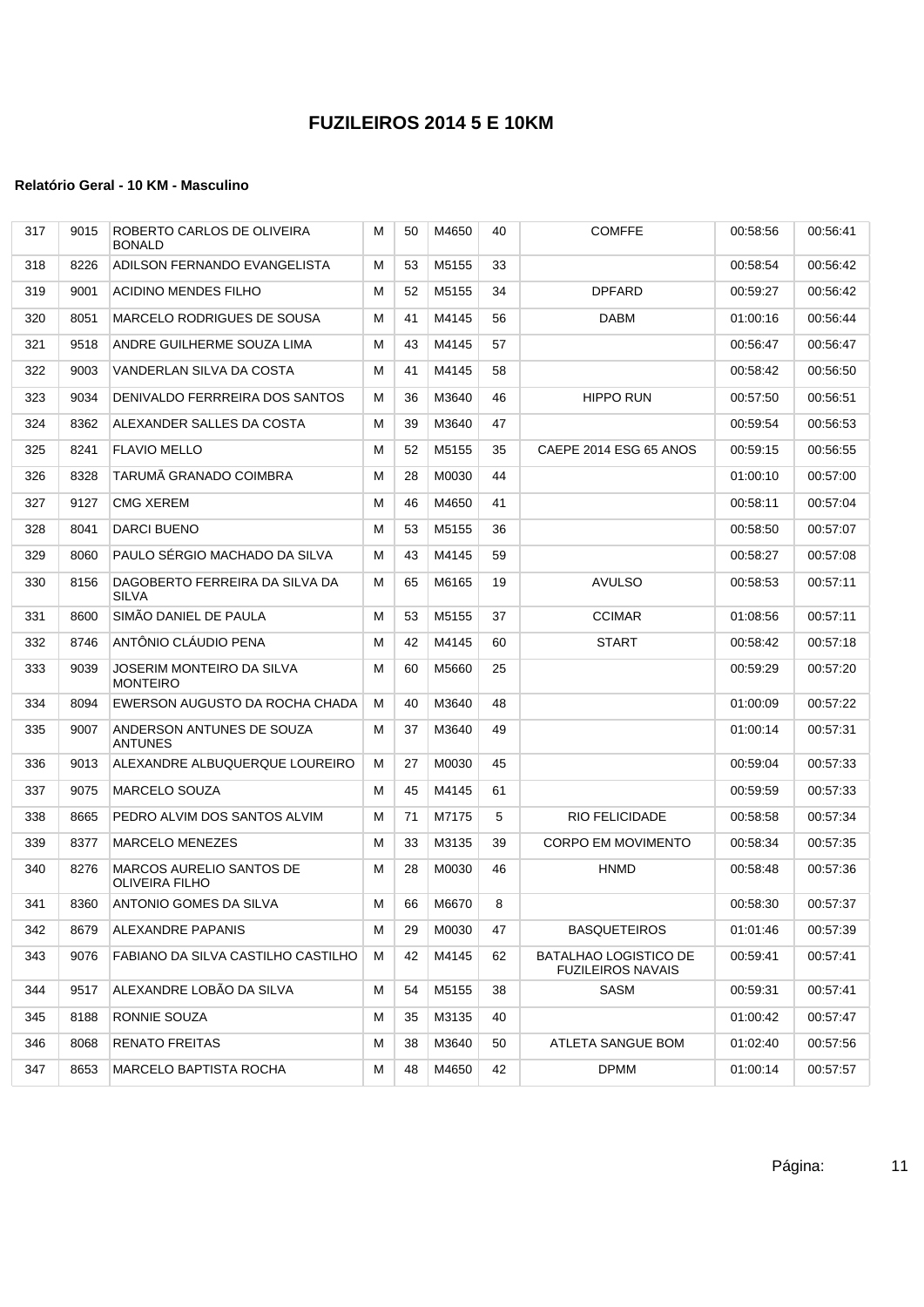| 348 | 9071 | <b>GLAUBER FERREIRA ROCHA</b>                          | м | 44 | M4145 | 63 | V32                                         | 00:59:25 | 00:57:59 |
|-----|------|--------------------------------------------------------|---|----|-------|----|---------------------------------------------|----------|----------|
| 349 | 8566 | CENTRO DE CONTROLE INTERNO DA<br><b>MARINHA CCIMAR</b> | M | 29 | M0030 | 48 | <b>CCIMAR</b>                               | 01:01:27 | 00:58:00 |
| 350 | 8186 | <b>BRAULIO MENDES SOARES JUNIOR</b>                    | м | 47 | M4650 | 43 |                                             | 00:58:52 | 00:58:05 |
| 351 | 8232 | LEONARDO SILVA DE JESUS SANTANNA                       | м | 25 | M0030 | 49 |                                             | 01:01:03 | 00:58:06 |
| 352 | 9040 | <b>JOSE ROBERTO NUNES</b>                              | М | 54 | M5155 | 39 |                                             | 00:59:31 | 00:58:13 |
| 353 | 8311 | <b>GEORGE MAURICIO VIANA DOS SANTOS</b>                | м | 37 | M3640 | 51 | SASM                                        | 01:01:48 | 00:58:18 |
| 354 | 8697 | RUBENS DA CONCEIÇÃO                                    | М | 62 | M6165 | 20 | PROF. MATIAS                                | 01:00:31 | 00:58:20 |
| 355 | 8409 | JOAO CARLOS P DA SILVA                                 | М | 56 | M5660 | 26 | MEDALHA! MEDALHA!<br>MEDALHA!               | 01:00:37 | 00:58:21 |
| 356 | 9504 | RICARDO DOMINGOS XAVIER                                | М | 33 | M3135 | 41 |                                             | 01:01:09 | 00:58:23 |
| 357 | 8501 | REGINALDO ALTOE                                        | М | 59 | M5660 | 27 | <b>EQUIPE LIRA</b>                          | 00:59:43 | 00:58:30 |
| 358 | 8539 | <b>MARCIO EUGENIO DOS SANTOS</b>                       | м | 36 | M3640 | 52 | <b>DPMM</b>                                 | 00:59:43 | 00:58:30 |
| 359 | 8310 | EDGARD QUARTEROLLI DE OLIVEIRA                         | М | 27 | M0030 | 50 | SASM                                        | 01:02:11 | 00:58:33 |
| 360 | 8677 | <b>MARCO AURELIO PERI GUEDES</b>                       | М | 44 | M4145 | 64 | <b>VARFF</b>                                | 00:59:55 | 00:58:39 |
| 361 | 9522 | <b>VICTOR ALMEIDA</b>                                  | м | 36 | M3640 | 53 | UNIDADE INTEGRADA DE<br><b>SAUDE MENTAL</b> | 01:02:11 | 00:58:41 |
| 362 | 8277 | JOEMERSON CAVALCANTE CARNEIRO                          | М | 28 | M0030 | 51 | <b>HNMD</b>                                 | 01:00:20 | 00:58:42 |
| 363 | 8611 | <b>MARCELO DUARTE</b>                                  | M | 36 | M3640 | 54 | <b>MD RUNNERS</b>                           | 01:00:18 | 00:58:43 |
| 364 | 8324 | <b>FRANZ ANDRADE</b>                                   | М | 65 | M6165 | 21 |                                             | 01:00:58 | 00:58:44 |
| 365 | 8565 | CENTRO DE CONTROLE INTERNO DA<br><b>MARINHA CCIMAR</b> | м | 32 | M3135 | 42 | <b>CCIMAR</b>                               | 01:02:11 | 00:58:44 |
| 366 | 8751 | JERÔNIMO DA SILVA CRUZ                                 | M | 38 | M3640 | 55 |                                             | 01:00:52 | 00:58:44 |
| 367 | 8563 | CENTRO DE CONTROLE INTERNO DA<br><b>MARINHA CCIMAR</b> | М | 29 | M0030 | 52 | <b>CCIMAR</b>                               | 01:02:12 | 00:58:46 |
| 368 | 8103 | ROBERTO RABELO JR                                      | M | 40 | M3640 | 56 |                                             | 01:00:36 | 00:58:47 |
| 369 | 8104 | <b>JORGE L RIBEIRO</b>                                 | М | 63 | M6165 | 22 |                                             | 01:00:36 | 00:58:48 |
| 370 | 8290 | <b>FRANCISCO MATOS FEITOSA</b>                         | М | 61 | M6165 | 23 | CHÃO DO ATERRO                              | 01:01:38 | 00:58:48 |
| 371 | 8429 | EDUARDO ANDRE ALEXANDER FISCH                          | М | 41 | M4145 | 65 | CHÃO DO ATERRO                              | 01:00:40 | 00:58:49 |
| 372 | 8708 | AGILDO ALMENARO DA CONCEIÇÃO                           | М | 38 | M3640 | 57 | <b>DOCM</b>                                 | 00:58:51 | 00:58:51 |
| 373 | 9022 | CARLOS CHAGAS VIANNA BRAGA                             | м | 50 | M4650 | 44 |                                             | 01:00:30 | 00:58:51 |
| 374 | 9084 | JOSÉ MARIA LEITE MIRANDA MIRANDA                       | М | 52 | M5155 | 40 | <b>CEIMSPA</b>                              | 00:58:52 | 00:58:52 |
| 375 | 8019 | FRANCISCO VANDERLEI PINTO                              | М | 74 | M7175 | 6  | ESTRELA DA MANHA                            | 01:00:57 | 00:59:01 |
| 376 | 9509 | RODRIGO JOSE MOURA                                     | М | 39 | M3640 | 58 |                                             | 00:59:02 | 00:59:02 |
| 377 | 9072 | JAILDO ADELINO DA SILVA ADELINO                        | M | 55 | M5155 | 41 | SOU DE CRISTO                               | 01:00:04 | 00:59:04 |
| 378 | 8145 | CICERO ANTONIO DAMASCENO<br><b>DAMASCENO</b>           | М | 52 | M5155 | 42 | EQUIPE BRUNA LEAL                           | 01:00:49 | 00:59:11 |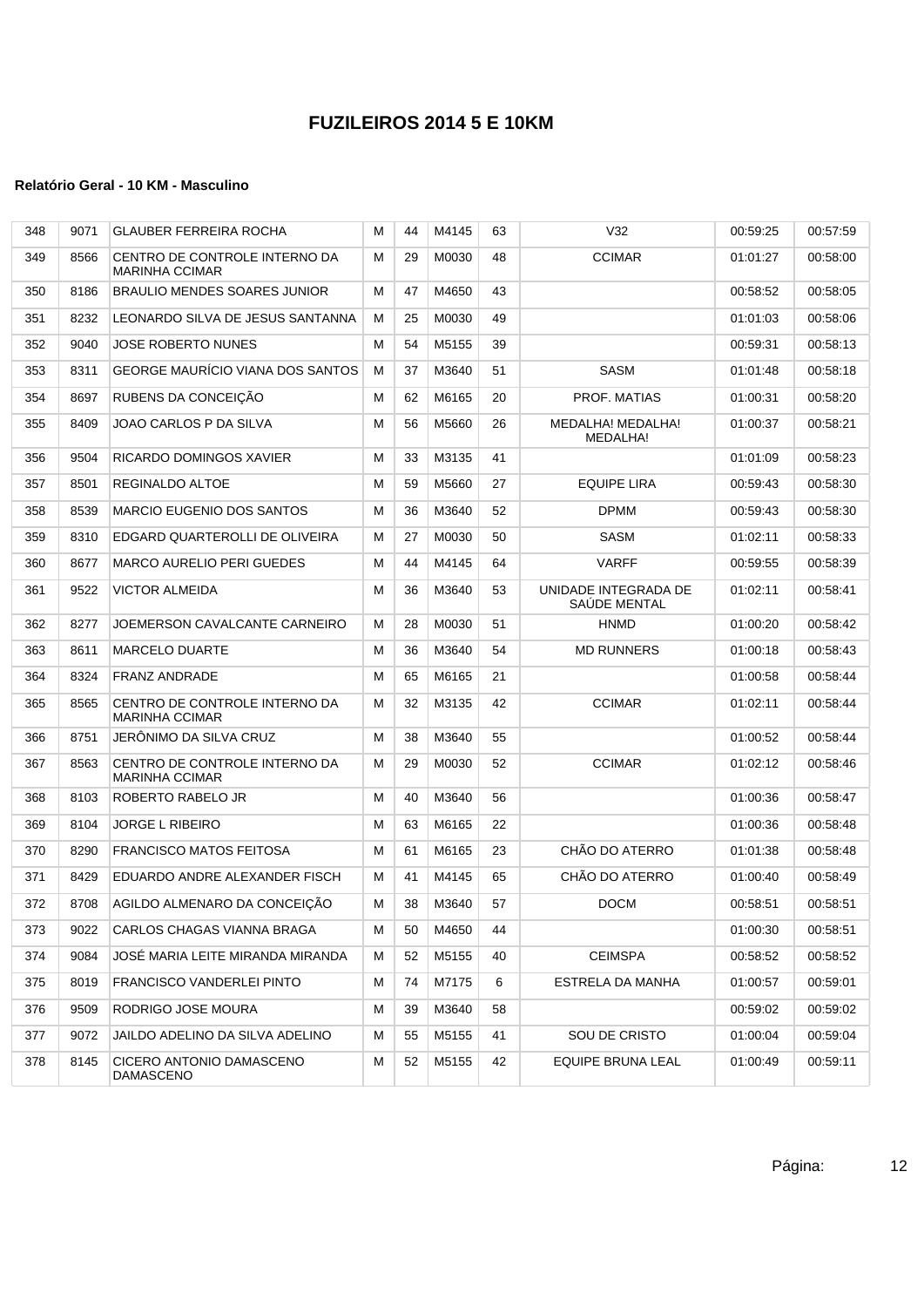| 379 | 8171 | JOHNNES DAVID VIANA DE SOUZA                        | м | 28 | M0030 | 53             | <b>EMGEPRON EM MOVIMENTO 1</b> | 01:01:40 | 00:59:12 |
|-----|------|-----------------------------------------------------|---|----|-------|----------------|--------------------------------|----------|----------|
| 380 | 8582 | FRANCISCO VIANNA DE ARAUJO JUNIOR                   | м | 47 | M4650 | 45             | <b>FIFA</b>                    | 01:00:18 | 00:59:13 |
| 381 | 8750 | WALTER CACERES GONZALEZ                             | м | 37 | M3640 | 59             |                                | 01:00:36 | 00:59:14 |
| 382 | 8687 | <b>SILAS FARIA</b>                                  | М | 37 | M3640 | 60             | <b>PAPEM</b>                   | 01:00:12 | 00:59:16 |
| 383 | 8184 | <b>KELLIGTON NEVES</b>                              | М | 26 | M0030 | 54             |                                | 01:01:45 | 00:59:17 |
| 384 | 8626 | FERNANDO CEZAR SARAIVA                              | м | 49 | M4650 | 46             | <b>CMM</b>                     | 01:01:43 | 00:59:22 |
| 385 | 8683 | RODRIGO LIMA MONTAGNOLI DA SILVA                    | м | 21 | M0030 | 55             | <b>CMM</b>                     | 01:02:53 | 00:59:25 |
| 386 | 8215 | MARCO ANTONIO DE OLIVEIRA<br><b>TROCADO TROCADO</b> | м | 52 | M5155 | 43             | EQUIPE RIO DE JANEIRO          | 01:02:29 | 00:59:26 |
| 387 | 8157 | <b>FERNANDO FIGUEROA</b>                            | М | 31 | M3135 | 43             |                                | 01:02:42 | 00:59:30 |
| 388 | 9016 | <b>CLEBER BARBOSA RIOS</b>                          | М | 45 | M4145 | 66             | <b>COMFFE</b>                  | 01:03:35 | 00:59:44 |
| 389 | 8595 | <b>AZAMOR SANTOS</b>                                | м | 49 | M4650 | 47             |                                | 01:02:13 | 00:59:49 |
| 390 | 8165 | <b>GILSON S PEREIRA</b>                             | м | 43 | M4145 | 67             | <b>SIPM</b>                    | 01:02:58 | 00:59:53 |
| 391 | 8298 | CARLOS ALBERTO DA SILVA PASSOS                      | м | 71 | M7175 | $\overline{7}$ | CHÃO DO ATERRO                 | 01:00:51 | 00:59:53 |
| 392 | 8213 | ANTONIO BARCELLOS                                   | м | 33 | M3135 | 44             |                                | 01:03:12 | 00:59:54 |
| 393 | 8264 | THIAGO DOS SANTOS VIEIRA                            | М | 24 | M0030 | 56             | <b>HNMD</b>                    | 01:01:34 | 00:59:54 |
| 394 | 8745 | VICTORINO CENTENO GUILLEN                           | м | 45 | M4145 | 68             | NAO TEM                        | 01:00:42 | 00:59:56 |
| 395 | 8216 | <b>JOEL CORDEIRO</b>                                | м | 32 | M3135 | 45             | <b>PAPEM</b>                   | 01:00:56 | 01:00:00 |
| 396 | 8302 | DANIEL FERREIRA DA SILVA                            | м | 29 | M0030 | 57             |                                | 01:01:56 | 01:00:09 |
| 397 | 9086 | <b>JULIO SOUZA</b>                                  | м | 48 | M4650 | 48             |                                | 01:01:32 | 01:00:27 |
| 398 | 9064 | <b>JANOCIQUE MENDES</b>                             | М | 52 | M5155 | 44             |                                | 01:03:37 | 01:00:28 |
| 399 | 9032 | <b>ANTONIO PASSOS</b>                               | м | 48 | M4650 | 49             |                                | 01:03:56 | 01:00:29 |
| 400 | 8135 | <b>BRUNO DA CÔRTE GABRIEL</b>                       | м | 36 | M3640 | 61             |                                | 01:01:53 | 01:00:36 |
| 401 | 8326 | ARMANDO CARLOS M. DE SOUZA                          | м | 48 | M4650 | 50             | <b>SIPM</b>                    | 01:03:42 | 01:00:38 |
| 402 | 8417 | LEANDRO CORREA PEREIRA                              | м | 33 | M3135 | 46             | <b>SIPM</b>                    | 01:03:43 | 01:00:38 |
| 403 | 9505 | ARTUR LUIZ VENTURA DE LIRA                          | м | 42 | M4145 | 69             |                                | 01:02:49 | 01:00:41 |
| 404 | 8762 | ANDRÉ LUIZ VILELA DE ASSIS                          | м | 37 | M3640 | 62             | DSAM                           | 01:02:40 | 01:00:42 |
| 405 | 8619 | AILTON SANTOS BARBOSA                               | м | 40 | M3640 | 63             | <b>CMM</b>                     | 01:04:28 | 01:00:59 |
| 406 | 8055 | ALCIDES BATISTA DA SILVA FILHO                      | м | 48 | M4650 | 51             |                                | 01:02:40 | 01:01:02 |
| 407 | 8593 | IRAPUAN MANOEL DA SILVA                             | м | 53 | M5155 | 45             | CEPE-CAXIAS                    | 01:04:15 | 01:01:04 |
| 408 | 9057 | <b>NILTON CASTRO</b>                                | м | 73 | M7175 | 8              | <b>NENHUMA</b>                 | 01:02:33 | 01:01:04 |
| 409 | 8146 | <b>IZAIAS LIMA</b>                                  | м | 41 | M4145 | 70             | DPMM                           | 01:03:45 | 01:01:07 |
| 410 | 8396 | EDUARDO JOSÉ EDUARDO ALVIM<br><b>CANELLAS</b>       | м | 51 | M5155 | 46             | <b>MD RUNNERS</b>              | 01:02:37 | 01:01:09 |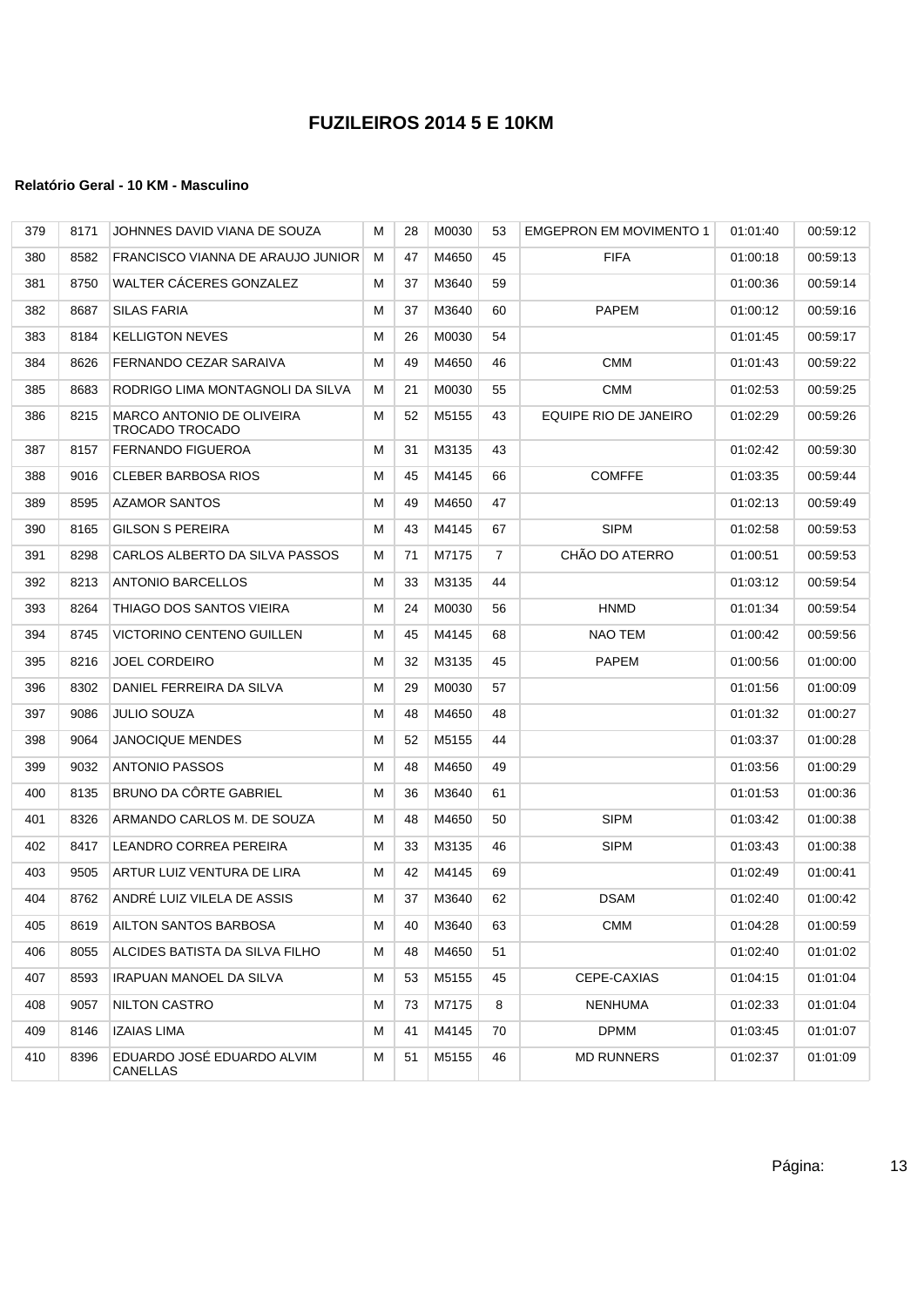| 411 | 8636 | <b>JACSON JACOB JACOB</b>                             | м | 40 | M3640 | 64 | <b>DGMM</b>                    | 01:03:50 | 01:01:11 |
|-----|------|-------------------------------------------------------|---|----|-------|----|--------------------------------|----------|----------|
| 412 | 8116 | <b>ELIZIER MENDES</b>                                 | М | 52 | M5155 | 47 | <b>MITOKONDRIA</b>             | 01:02:47 | 01:01:12 |
| 413 | 8258 | <b>WENDELL ARAGÃO</b>                                 | М | 39 | M3640 | 65 | <b>HNMD</b>                    | 01:02:41 | 01:01:12 |
| 414 | 8262 | ROBERTO PECANHA DE OLIVEIRA                           | М | 33 | M3135 | 47 | <b>HNMD</b>                    | 01:02:41 | 01:01:12 |
| 415 | 8268 | <b>UELLINGTON CAMPOS DA SILVA</b>                     | М | 34 | M3135 | 48 | <b>HNMD</b>                    | 01:02:41 | 01:01:12 |
| 416 | 9506 | JOÃO DIVEIROS DA SILVA NETO                           | М | 51 | M5155 | 48 |                                | 01:03:14 | 01:01:14 |
| 417 | 8299 | ANTONIO CARLOS SILVA ARAUJO                           | М | 63 | M6165 | 24 | CHÃO DO ATERRO                 | 01:03:08 | 01:01:16 |
| 418 | 9062 | FABIO VIEIRA DA SILVA                                 | М | 42 | M4145 | 71 |                                | 01:04:02 | 01:01:18 |
| 419 | 9087 | <b>CARLOS MONTEIRO</b>                                | М | 33 | M3135 | 49 |                                | 01:04:40 | 01:01:19 |
| 420 | 8392 | FRANCISCO JOSÉ MAGLUTA<br><b>FERNANDES</b>            | М | 22 | M0030 | 58 |                                | 01:04:24 | 01:01:20 |
| 421 | 8632 | VASCO ALEXANDRE CASTRO DA SILVA                       | М | 32 | M3135 | 50 |                                | 01:04:34 | 01:01:20 |
| 422 | 8591 | <b>VALNEI FONSECA BOMFIM</b>                          | м | 46 | M4650 | 52 | CEPE-CAXIAS                    | 01:04:35 | 01:01:21 |
| 423 | 8725 | ANTONIO INÁCIO XAVIER XAVIER                          | M | 66 | M6670 | 9  | <b>XAVIER</b>                  | 01:05:28 | 01:01:25 |
| 424 | 8715 | <b>BRUNO VIANA MARGALHO</b>                           | М | 33 | M3135 | 51 | <b>COMFORSUP</b>               | 01:04:35 | 01:01:26 |
| 425 | 8717 | JAIRO LOURENÇO DA COSTA                               | М | 37 | M3640 | 66 | <b>COMFORSUP</b>               | 01:04:35 | 01:01:27 |
| 426 | 8407 | GUSTAVO ÂNGELO DE SILVA DE<br><b>OLIVEIRA</b>         | М | 36 | M3640 | 67 | <b>DPMM</b>                    | 01:05:10 | 01:01:40 |
| 427 | 8672 | <b>GEILTON ALVES DA SILVA</b>                         | м | 47 | M4650 | 53 | <b>PAPEM</b>                   | 01:04:20 | 01:01:41 |
| 428 | 8101 | EMERSON CESAR GOMES DO ESPÍRITO<br><b>SANTO GOMES</b> | М | 37 | M3640 | 68 | <b>DGMM</b>                    | 01:03:48 | 01:01:42 |
| 429 | 8056 | EDUARDO DE JESUS DA SILVA SILVA                       | М | 42 | M4145 | 72 |                                | 01:03:23 | 01:01:45 |
| 430 | 8118 | <b>ALMIR SILVEIRA</b>                                 | M | 54 | M5155 | 49 |                                | 01:03:04 | 01:01:49 |
| 431 | 8633 | EDIVAN PEREIRA DE ALMEIDA PEREIRA                     | М | 42 | M4145 | 73 | <b>AVULSA</b>                  | 01:02:53 | 01:01:54 |
| 432 | 8330 | EMMANOEL AMORIM PECANHA DE<br>SOUZA                   | М | 61 | M6165 | 25 |                                | 01:04:14 | 01:02:03 |
| 433 | 9088 | MARCOS LUIZ VALDEVINO LUIZ                            | М | 47 | M4650 | 54 |                                | 01:04:43 | 01:02:04 |
| 434 | 8547 | <b>PAULO CESAR SILVA</b>                              | М | 50 | M4650 | 55 | FILHOS DO VENTO                | 01:03:33 | 01:02:09 |
| 435 | 8012 | <b>CLAUDIO MOREIRA PIMENTEL</b>                       | М | 45 | M4145 | 74 |                                | 01:03:13 | 01:02:11 |
| 436 | 8131 | ALEXANDRE CARVALHO DO<br><b>NASCIMENTO</b>            | M | 39 | M3640 | 69 | <b>EMGEPRON EM MOVIMENTO 1</b> | 01:04:28 | 01:02:13 |
| 437 | 8433 | JORGE DOUGLAS PESTANA SILVA                           | м | 61 | M6165 | 26 |                                | 01:03:58 | 01:02:17 |
| 438 | 8136 | FELIPE YURI RABELLO GORGULHO                          | М | 22 | M0030 | 59 |                                | 01:03:38 | 01:02:21 |
| 439 | 8405 | CARLOS CHAGAS DOS SANTOS                              | М | 59 | M5660 | 28 | CAEPE                          | 01:04:42 | 01:02:21 |
| 440 | 8610 | GLAUCO ALVES DO NASCIMENTO                            | M | 51 | M5155 | 50 |                                | 01:04:04 | 01:02:21 |
| 441 | 9029 | SAMUEL LEAL                                           | М | 49 | M4650 | 56 | <b>COMFFE</b>                  | 01:04:20 | 01:02:27 |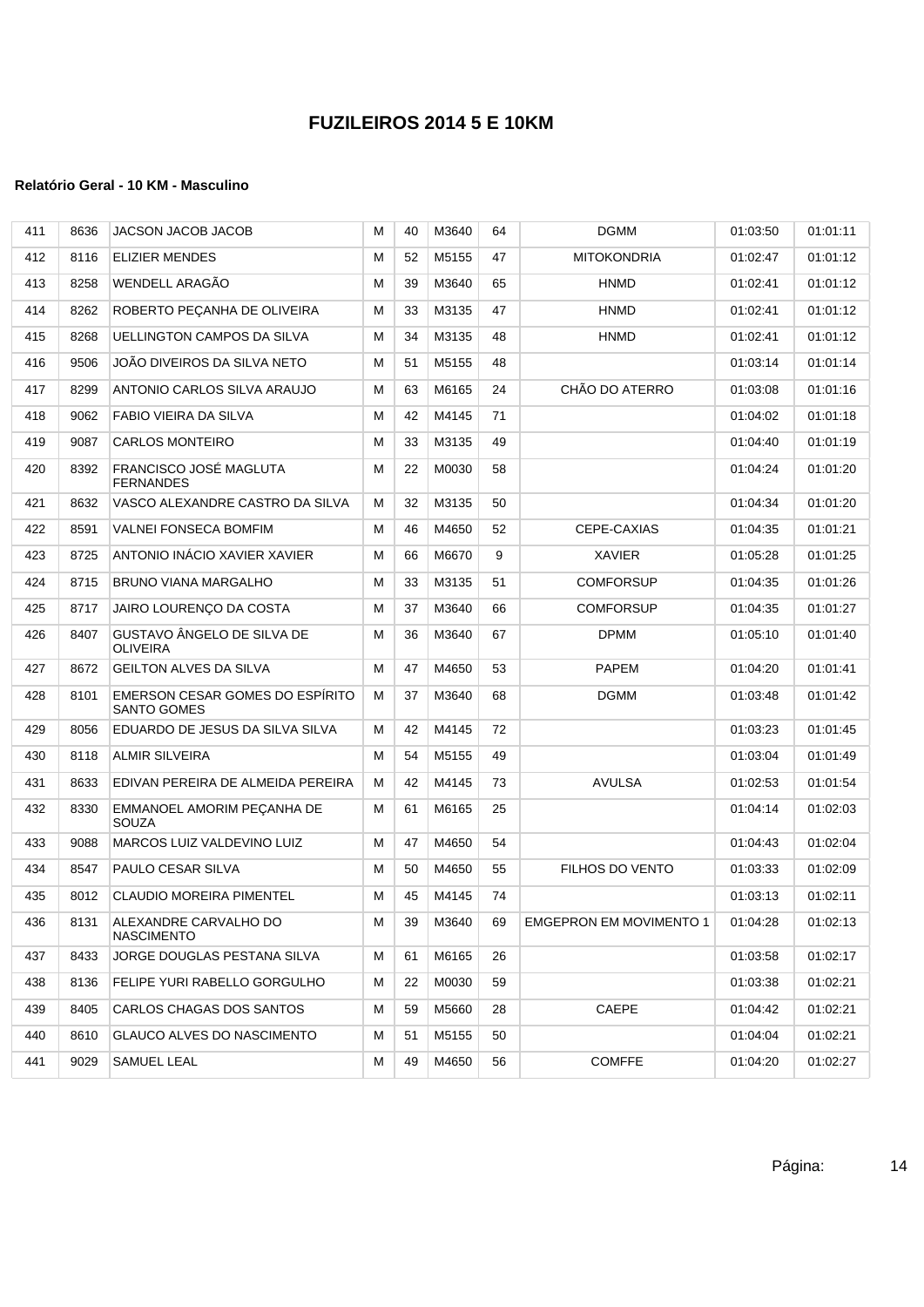| 442 | 6283 | ALEXANDRE ALBUQUERQUE ROSA                        | м | 44 | M4145 | 75 | RAZÃO SOCIAL - CLUBE NAVAL<br>DEPARTAMENTO ESPORTIVO | 01:04:14 | 01:02:43 |
|-----|------|---------------------------------------------------|---|----|-------|----|------------------------------------------------------|----------|----------|
| 443 | 8685 | CARLOS BRUNO MATTOS GOMES                         | М | 35 | M3135 | 52 |                                                      | 01:06:04 | 01:02:51 |
| 444 | 9059 | GILMAR FRANCISCO FERRAÇO                          | М | 56 | M5660 | 29 |                                                      | 01:04:16 | 01:02:51 |
| 445 | 8425 | DANIEL ALVARENGA                                  | M | 45 | M4145 | 76 | <b>AVULSO</b>                                        | 01:05:44 | 01:02:59 |
| 446 | 8399 | REYNALDO ALVES DE SOUSA                           | М | 49 | M4650 | 57 | MISTUREBA RUNNER                                     | 01:03:00 | 01:03:00 |
| 447 | 9025 | NILTON RODRIGUES DO NASCIMENTO                    | М | 35 | M3135 | 53 |                                                      | 01:04:51 | 01:03:00 |
| 448 | 8285 | <b>MARTINHO BIA BISPO</b>                         | м | 65 | M6165 | 27 | CHÃO DO ATERRO                                       | 01:04:57 | 01:03:05 |
| 449 | 8245 | VALDIR ALVES DA SILVA                             | М | 32 | M3135 | 54 | VAS PREPARAÇÃO FÍSICA                                | 01:09:59 | 01:03:19 |
| 450 | 8011 | WASHINGTON MORORO LIMA                            | М | 29 | M0030 | 60 |                                                      | 01:04:37 | 01:03:20 |
| 451 | 8315 | FRANCISCO ALEXANDRE PEREIRA                       | M | 36 | M3640 | 70 | SASM                                                 | 01:06:50 | 01:03:21 |
| 452 | 8309 | MARCOS LUIZ DA SILVA DEL DUCA                     | M | 38 | M3640 | 71 | <b>EQUIPE MEDIDA CERTA</b>                           | 01:05:52 | 01:03:27 |
| 453 | 8764 | ROGERIO MOLLICA                                   | М | 40 | M3640 | 72 | <b>CORRE CORINTHIANS</b>                             | 01:03:30 | 01:03:30 |
| 454 | 8248 | ADILSON ARREBOLA                                  | м | 50 | M4650 | 58 |                                                      | 01:06:52 | 01:03:33 |
| 455 | 8249 | DANILO WENZEL ACUNZO                              | М | 42 | M4145 | 77 |                                                      | 01:06:52 | 01:03:33 |
| 456 | 8651 | LUIZ MENDES DIAS                                  | м | 61 | M6165 | 28 |                                                      | 01:05:40 | 01:03:39 |
| 457 | 8545 | VINICIUS VILLELA LOUREIRO DA SILVA                | М | 38 | M3640 | 73 |                                                      | 01:04:59 | 01:03:40 |
| 458 | 8052 | FRANCISCO DAS CHAGAS NASCIMENTO                   | м | 57 | M5660 | 30 | <b>DABM</b>                                          | 01:07:18 | 01:03:45 |
| 459 | 8675 | ANDRÉ DE OLIVEIRA PEDROSA                         | м | 32 | M3135 | 55 |                                                      | 01:05:31 | 01:03:55 |
| 460 | 8082 | CARLOS EDUARDO DA SILVA STRUB                     | м | 33 | M3135 | 56 |                                                      | 01:09:38 | 01:04:02 |
| 461 | 8554 | SÉRGIO DAMIÃO TAVARES DA SILVA                    | M | 48 | M4650 | 59 |                                                      | 01:05:50 | 01:04:03 |
| 462 | 8696 | CLAUDIO VASCONCELOS RIBEIRO                       | М | 46 | M4650 | 60 | <b>MARINHA DO BRASIL</b>                             | 01:05:11 | 01:04:04 |
| 463 | 8503 | <b>DEVLEN MARTINS</b>                             | М | 31 | M3135 | 57 | PAPEM                                                | 01:07:41 | 01:04:08 |
| 464 | 8015 | DEMPSEY LIMA FILHO                                | М | 70 | M6670 | 10 | PINIMAS RIO                                          | 01:04:56 | 01:04:12 |
| 465 | 8062 | <b>JEDSON GUERRA FERREIRA</b>                     | М | 33 | M3135 | 58 |                                                      | 01:07:09 | 01:04:12 |
| 466 | 8053 | <b>LEONARDO SANTOS</b>                            | М | 36 | M3640 | 74 | PAPEM                                                | 01:07:47 | 01:04:13 |
| 467 | 8054 | <b>EDSON RIBEIRO</b>                              | М | 37 | M3640 | 75 | <b>PAPEM</b>                                         | 01:07:49 | 01:04:16 |
| 468 | 8422 | JOSE MANUEL GONÇALVES DE ABREU<br>LADEIRA LADEIRA | м | 62 | M6165 | 29 | MARLU                                                | 01:05:54 | 01:04:30 |
| 469 | 8045 | ALEX ALFREDO                                      | M | 26 | M0030 | 61 |                                                      | 01:10:22 | 01:04:46 |
| 470 | 8046 | LEONARDO FERREIRA DE OLIVEIRA                     | М | 34 | M3135 | 59 | <b>DPMM</b>                                          | 01:05:53 | 01:04:49 |
| 471 | 8211 | CARLOS EDUARDO SIMÕES VIEIRA                      | м | 53 | M5155 | 51 | <b>START</b>                                         | 01:06:18 | 01:04:50 |
| 472 | 8727 | MARCELO VIEIRA DA SILVA                           | М | 34 | M3135 | 60 | <b>DPMM</b>                                          | 01:07:11 | 01:04:51 |
| 473 | 8772 | JANDERSON HENRIQUE DE OLIVEIRA<br><b>TEIXEIRA</b> | М | 37 | M3640 | 76 | <b>DPMM</b>                                          | 01:07:11 | 01:04:52 |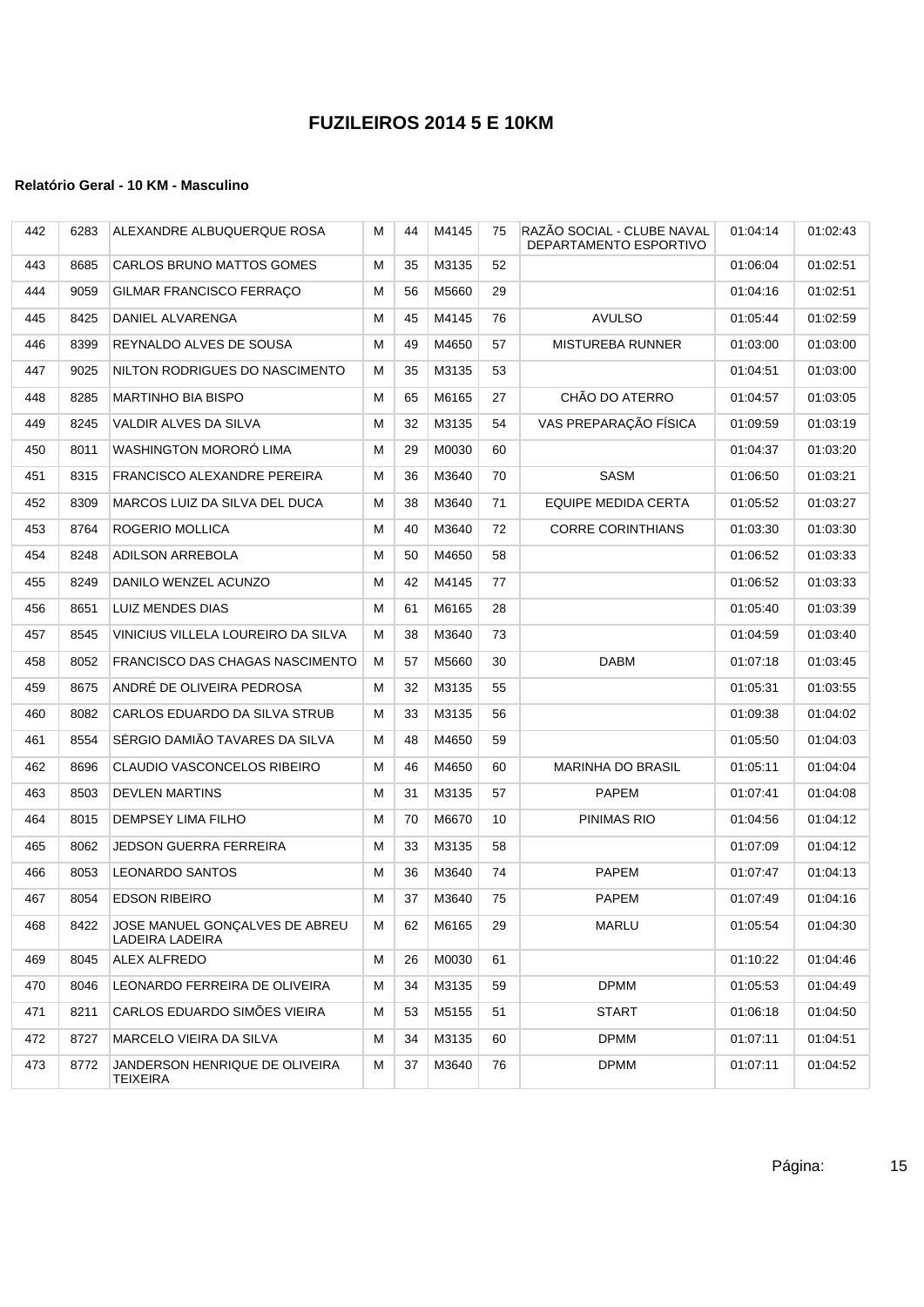| 474 | 9073 | ANDERSON ALMEIDA DO COUTO                             | м | 41 | M4145 | 78 |                                                      | 01:08:09 | 01:05:03 |
|-----|------|-------------------------------------------------------|---|----|-------|----|------------------------------------------------------|----------|----------|
| 475 | 9011 | FLAVIO VIEIRA DA SILVA                                | м | 42 | M4145 | 79 |                                                      | 01:07:54 | 01:05:11 |
| 476 | 8587 | FRANCISCO RODRIGUES DE SSOUZA                         | м | 57 | M5660 | 31 | ORGANIZAÇÃO MILITAR                                  | 01:07:21 | 01:05:13 |
| 477 | 8663 | MARIO REBELO DE REZENDE                               | м | 62 | M6165 | 30 | <b>APCEF</b>                                         | 01:10:44 | 01:05:20 |
| 478 | 8551 | MARLOS ATILA MENDES LISBÖA                            | М | 42 | M4145 | 80 |                                                      | 01:05:22 | 01:05:22 |
| 479 | 8578 | LUIZ PLACIDO BRANTES RIBEIRO<br><b>RIBEIRO</b>        | М | 64 | M6165 | 31 | NAO TENHO                                            | 01:07:08 | 01:05:30 |
| 480 | 8256 | MARCELO COUTO FERREIRA COUTO<br><b>FERREIRA</b>       | М | 38 | M3640 | 77 | <b>HNMD</b>                                          | 01:06:48 | 01:05:36 |
| 481 | 8023 | RONALD RAMOS TORRES                                   | м | 27 | M0030 | 62 |                                                      | 01:07:57 | 01:05:40 |
| 482 | 8242 | <b>FELIPE LEITE</b>                                   | М | 36 | M3640 | 78 |                                                      | 01:07:24 | 01:05:42 |
| 483 | 8613 | CLÁUDIO FERREIRA RAIS                                 | М | 54 | M5155 | 52 |                                                      | 01:07:27 | 01:05:42 |
| 484 | 8108 | MANUEL REBELO FERREIRA                                | М | 60 | M5660 | 32 | <b>SSPM</b>                                          | 01:05:53 | 01:05:53 |
| 485 | 8080 | JOÃO CRUZ DP NASCIMENTO<br><b>NASCIMENTO</b>          | М | 65 | M6165 | 32 | NAO TENHO                                            | 01:09:14 | 01:06:02 |
| 486 | 8395 | MARCELO DE SOUZA GOMES                                | м | 46 | M4650 | 61 | <b>MP RUN</b>                                        | 01:07:43 | 01:06:22 |
| 487 | 8640 | EURICO OLIVEIRA                                       | М | 45 | M4145 | 81 | PURA ENERGIA                                         | 01:10:22 | 01:06:22 |
| 488 | 8549 | MARCO A BRANDÃO                                       | М | 52 | M5155 | 53 | <b>SIPM</b>                                          | 01:08:01 | 01:06:43 |
| 489 | 8076 | ROBERTO TEBALDI BARBOSA                               | М | 66 | M6670 | 11 | S/EQUIPE                                             | 01:09:10 | 01:06:48 |
| 490 | 8766 | PAULO CESAR OLIVEIRA                                  | М | 51 | M5155 | 54 |                                                      | 01:08:20 | 01:06:52 |
| 491 | 8411 | CARLOS ALBERTO GARCIA RODRIGUES                       | м | 50 | M4650 | 62 |                                                      | 01:09:41 | 01:06:58 |
| 492 | 8427 | SIDNEY PEREIRA                                        | М | 46 | M4650 | 63 | <b>CORREDORES DO FOGO</b>                            | 01:09:42 | 01:07:00 |
| 493 | 8581 | <b>JOSÉ LOPES</b>                                     | М | 61 | M6165 | 33 |                                                      | 01:08:48 | 01:07:05 |
| 494 | 8533 | <b>GENÉSIO XIMENES DE PAIVA</b>                       | М | 50 | M4650 | 64 | TURMA DA QUINTA-RIO DE<br><b>JANEIRO</b>             | 01:08:28 | 01:07:15 |
| 495 | 9014 | JORGE MARQUES DO NASCIMENTO                           | М | 51 | M5155 | 55 |                                                      | 01:08:45 | 01:07:20 |
| 496 | 9048 | <b>MARCIO FERREIRA DE OLIVEIRA</b><br><b>OLIVEIRA</b> | М | 50 | M4650 | 65 |                                                      | 01:09:34 | 01:07:30 |
| 497 | 8071 | AMTONII EDUARDO RODRIGUES DO<br><b>VALE</b>           | М | 50 | M4650 | 66 |                                                      | 01:09:51 | 01:07:40 |
| 498 | 8542 | THIAGO CAETANO DA SILVA                               | м | 27 | M0030 | 63 | <b>DPMM</b>                                          | 01:07:55 | 01:07:55 |
| 499 | 8564 | PERMINIOMELLO@YAHOO.COM.BR<br><b>CRMO MELLOA</b>      | м | 58 | M5660 | 33 | NÃO TENHO                                            | 01:09:59 | 01:07:57 |
| 500 | 8571 | <b>FRANCISCO ERASMO DE SOUSA</b>                      | М | 70 | M6670 | 12 | RAZÃO SOCIAL - CLUBE NAVAL<br>DEPARTAMENTO ESPORTIVO | 01:09:20 | 01:08:00 |
| 501 | 9511 | CARLOS EDUARDO LEITZKE PALHARES                       | M | 43 | M4145 | 82 |                                                      | 01:10:27 | 01:08:04 |
| 502 | 9512 | <b>LEANDRO TAVARES</b>                                | M | 34 | M3135 | 61 |                                                      | 01:10:51 | 01:08:07 |
| 503 | 8363 | IVAN DANTAS DE OLIVEIRA                               | М | 61 | M6165 | 34 | <b>DABM</b>                                          | 01:09:04 | 01:08:08 |
| 504 | 8096 | PAULO CÉSAR DE CARVALHO MARTINS                       | м | 53 | M5155 | 56 |                                                      | 01:09:31 | 01:08:17 |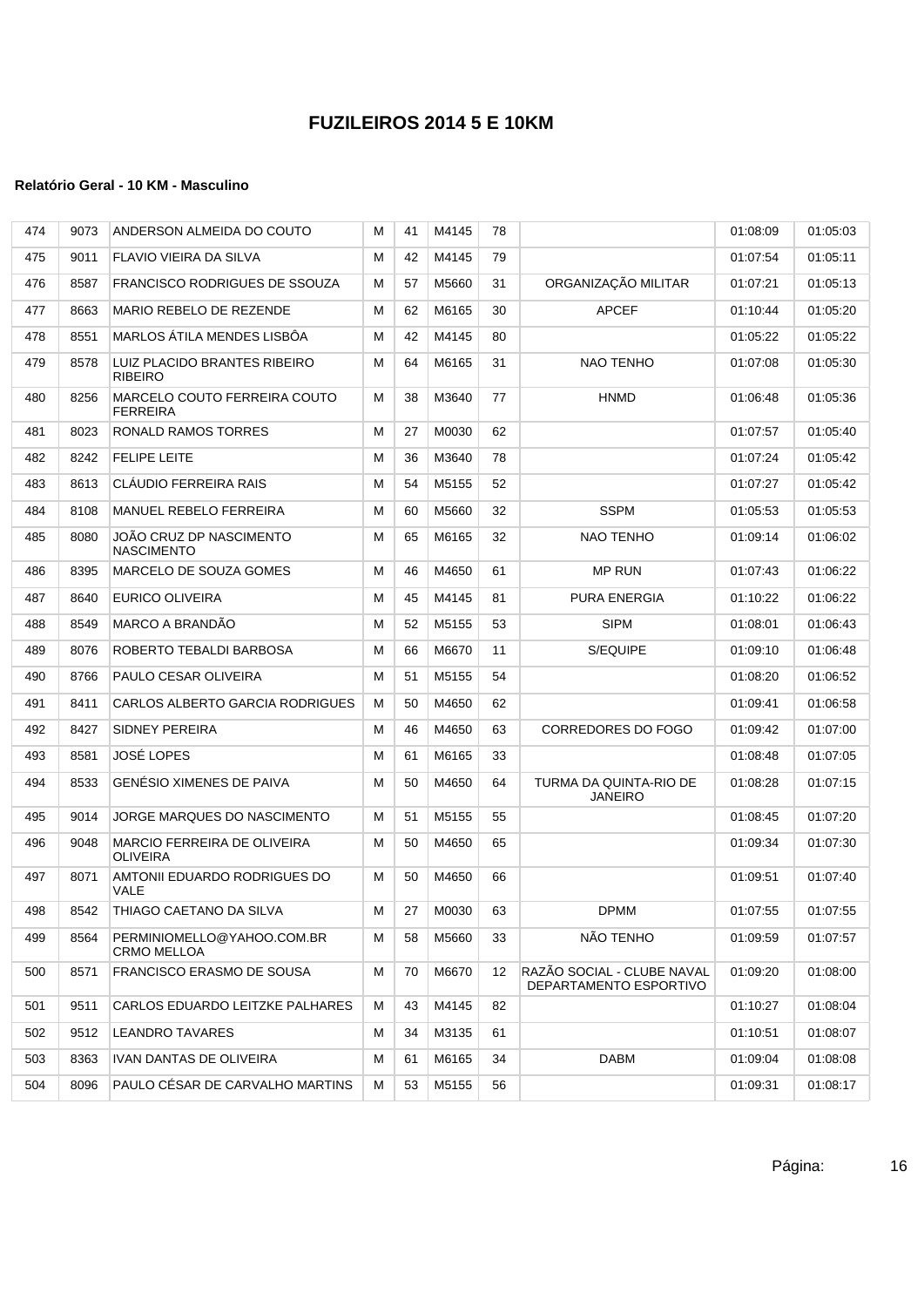| 505 | 8668 | RENATO CORREIA DA SILVA                                | M | 35 | M3135 | 62 |                                  | 01:09:11 | 01:08:22 |
|-----|------|--------------------------------------------------------|---|----|-------|----|----------------------------------|----------|----------|
| 506 | 8243 | EDUARDO PEREZ                                          | м | 55 | M5155 | 57 | <b>AVULSO</b>                    | 01:09:56 | 01:08:26 |
| 507 | 8313 | CARLOS MOACIR LOPES LIBERATORI                         | М | 39 | M3640 | 79 | <b>SASM</b>                      | 01:11:54 | 01:08:26 |
| 508 | 8544 | SEBASTIÃO CORIGLIANO                                   | М | 59 | M5660 | 34 | NÃO TENHO EQUIPE                 | 01:08:26 | 01:08:26 |
| 509 | 8086 | <b>VINICIUS CUNHA</b>                                  | М | 26 | M0030 | 64 |                                  | 01:10:37 | 01:08:34 |
| 510 | 8540 | ALEXANDRE DGPM                                         | М | 24 | M0030 | 65 | <b>DGPM</b>                      | 01:12:51 | 01:08:35 |
| 511 | 8770 | JOÃO FERNANDES                                         | М | 47 | M4650 | 67 |                                  | 01:11:26 | 01:08:58 |
| 512 | 8423 | <b>JACKSON MELO GUIMARAES</b>                          | м | 65 | M6165 | 35 | <b>VENTANAS</b>                  | 01:10:35 | 01:09:21 |
| 513 | 8670 | <b>VINICIUS LANCETTA</b>                               | М | 32 | M3135 | 63 |                                  | 01:12:19 | 01:09:31 |
| 514 | 8081 | LUIZ ROBERTO MEDEIRO                                   | М | 51 | M5155 | 58 |                                  | 01:12:06 | 01:09:37 |
| 515 | 8612 | <b>WALACE JARDIM</b>                                   | М | 43 | M4145 | 83 |                                  | 01:13:47 | 01:09:53 |
| 516 | 9037 | ANTONIO MARCOS BEZERRA                                 | М | 41 | M4145 | 84 |                                  | 01:13:46 | 01:09:53 |
| 517 | 8739 | SAMUEL JOSE DE MACEDO                                  | М | 61 | M6165 | 36 |                                  | 01:12:43 | 01:09:57 |
| 518 | 8321 | AFONSO BARROSO                                         | м | 51 | M5155 | 59 |                                  | 01:12:01 | 01:09:59 |
| 519 | 9050 | AUDESIRO VIEIRA DA SILVA AUDI                          | м | 58 | M5660 | 35 |                                  | 01:11:40 | 01:10:33 |
| 520 | 8734 | ZALDO NATZUKA JR                                       | М | 45 | M4145 | 85 |                                  | 01:13:13 | 01:10:44 |
| 521 | 8521 | <b>CESAR MATTOSO</b>                                   | М | 64 | M6165 | 37 |                                  | 01:17:30 | 01:10:46 |
| 522 | 8557 | <b>VITOR MATTOSO</b>                                   | М | 32 | M3135 | 64 | <b>TREINO SAFO</b>               | 01:17:30 | 01:10:46 |
| 523 | 8676 | PEDRO ALONSO RUA                                       | M | 69 | M6670 | 13 | NÃO TENHO.                       | 01:11:48 | 01:10:48 |
| 524 | 8390 | RICARDO FELIPE GUILHERME                               | м | 35 | M3135 | 65 |                                  | 01:14:13 | 01:10:51 |
| 525 | 8541 | ANSELMO NAPOLEÃO                                       | м | 61 | M6165 | 38 |                                  | 01:14:19 | 01:11:03 |
| 526 | 9036 | CENTRO DE CONTROLE INTERNO DA<br><b>MARINHA CCIMAR</b> | М | 44 | M4145 | 86 | <b>CCIMAR</b>                    | 01:13:24 | 01:11:05 |
| 527 | 8161 | SILVIO SILVA DE OLIVEIRA                               | M | 28 | M0030 | 66 | METRUS-METRÔ/SP                  | 01:11:18 | 01:11:18 |
| 528 | 8431 | THIAGO LINS ARAUJO                                     | M | 29 | M0030 | 67 | EQUIPE LINS SAN                  | 01:18:57 | 01:11:41 |
| 529 | 8373 | PAULO SERGIO PONTES DA SILVA                           | м | 38 | M3640 | 80 |                                  | 01:13:07 | 01:11:42 |
| 530 | 8176 | JORGE LUIZ DOS SANTOS                                  | м | 58 | M5660 | 36 | ACADEMIA PERFORMANCE DO<br>CORPO | 01:14:33 | 01:11:49 |
| 531 | 8144 | SERGIO BARREIRA DA FONSECA<br><b>BARREIRA</b>          | м | 73 | M7175 | 9  | EQUIPE BRUNA LEAL                | 01:13:30 | 01:11:51 |
| 532 | 8638 | RODNEI SOUZA                                           | м | 42 | M4145 | 87 |                                  | 01:16:03 | 01:12:00 |
| 533 | 8721 | ANDERSON MARQUES SANTOS                                | м | 36 | M3640 | 81 |                                  | 01:14:35 | 01:12:06 |
| 534 | 8601 | HOMELIO ELEONE DE ALMEIDA NETO                         | M | 51 | M5155 | 60 | <b>EMGEPRON EM MOVIMENTO 1</b>   | 01:15:17 | 01:12:44 |
| 535 | 8616 | DOMINGOS PEREIRA MACHADO FILHO                         | м | 61 | M6165 | 39 |                                  | 01:14:35 | 01:12:45 |
| 536 | 8263 | DANIEL CLEYTON RODRIGUES<br><b>POLICARPO</b>           | М | 28 | M0030 | 68 | <b>HNMD</b>                      | 01:14:49 | 01:13:03 |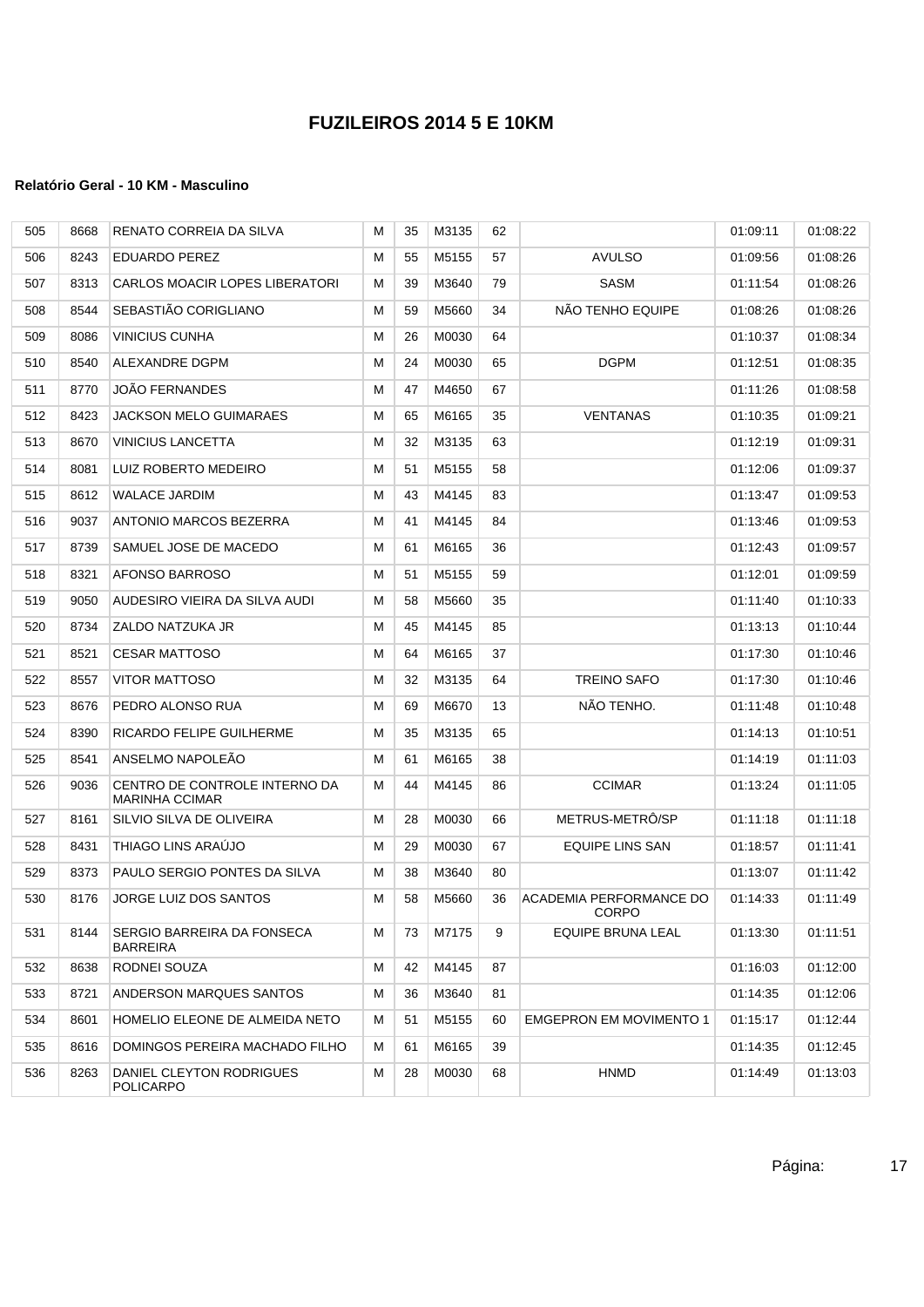| 537 | 8706 | KLEBER RODGER REIS                          | м | 38 | M3640 | 82           | CCIMAR-22                                                       | 01:14:06 | 01:13:03 |
|-----|------|---------------------------------------------|---|----|-------|--------------|-----------------------------------------------------------------|----------|----------|
| 538 | 8134 | <b>FRIEDRICH SEMM SEMM</b>                  | М | 33 | M3135 | 66           | <b>OCM</b>                                                      | 01:15:07 | 01:13:22 |
| 539 | 8519 | LEONARDO SANTOS AZEVEDO                     | м | 40 | M3640 | 83           |                                                                 | 01:16:54 | 01:13:37 |
| 540 | 8375 | JORGE FRANCISCO RAMOS RAMOS                 | М | 65 | M6165 | 40           |                                                                 | 01:16:55 | 01:13:38 |
| 541 | 8206 | PEDRO PAULO BUGARIM                         | М | 66 | M6670 | 14           |                                                                 | 01:14:45 | 01:14:00 |
| 542 | 8112 | ORLANDO CUNTIN                              | М | 52 | M5155 | 61           |                                                                 | 01:16:30 | 01:14:12 |
| 543 | 8756 | JEFFERSON RICARDO SENDRA<br><b>CARDOSO</b>  | М | 30 | M0030 | 69           | AVCFN - ASSOCIAÇÃO DE<br>VETERANOS DO CORPO DE<br><b>FUZILE</b> | 01:14:36 | 01:14:36 |
| 544 | 9066 | <b>VICTOR DO CARMO</b>                      | М | 26 | M0030 | 70           | PAPEM                                                           | 01:16:32 | 01:14:56 |
| 545 | 8173 | <b>WALLACE BATISTA PEREIRA</b>              | М | 38 | M3640 | 84           | FILHO DO REI                                                    | 01:17:55 | 01:15:01 |
| 546 | 8569 | GINALDO DOS SANTOS SANTOS                   | М | 76 | M7680 | $\mathbf{1}$ | <b>AVULSO</b>                                                   | 01:15:11 | 01:15:11 |
| 547 | 9023 | EDUARDO FERREIRA VIDINHA                    | M | 54 | M5155 | 62           |                                                                 | 01:17:43 | 01:15:25 |
| 548 | 9031 | ALEX DANTAS ESPIRITO SANTO                  | М | 38 | M3640 | 85           | <b>COMDIVANF</b>                                                | 01:16:59 | 01:15:34 |
| 549 | 8222 | <b>MARCO ANTONIO DA SILVA SANTOS</b>        | м | 45 | M4145 | 88           | DABM                                                            | 01:19:15 | 01:15:42 |
| 550 | 8575 | JOAQUIM INÁCIO DE ABREU VALENTE             | М | 49 | M4650 | 68           | RAZÃO SOCIAL - CLUBE NAVAL<br>DEPARTAMENTO ESPORTIVO            | 01:18:09 | 01:15:47 |
| 551 | 9035 | J EVERALDO R DE LIMA                        | М | 53 | M5155 | 63           |                                                                 | 01:17:49 | 01:16:09 |
| 552 | 8132 | <b>JORGE FRANCISCO RAMOS RAMOS</b>          | М | 65 | M6165 | 41           |                                                                 | 01:16:11 | 01:16:11 |
| 553 | 8109 | FERNANDO LOPES DE O. A. PUJOL               | М | 46 | M4650 | 69           | PAME-RJ                                                         | 01:18:43 | 01:16:15 |
| 554 | 8529 | NEI PAULO DA SILVA ESPIRITO SANTO           | М | 70 | M6670 | 15           | <b>FAMILIA ESPIRITO SANTO</b>                                   | 01:17:43 | 01:16:19 |
| 555 | 8767 | WALDIR GOMES OLIVEIRA                       | М | 77 | M7680 | 2            | <b>ASPOM</b>                                                    | 01:19:06 | 01:16:23 |
| 556 | 8079 | JORGE LOPES DIAS DIAS                       | М | 75 | M7175 | 10           |                                                                 | 01:19:23 | 01:16:31 |
| 557 | 8153 | SILVIO BERILHO SILVA                        | М | 55 | M5155 | 64           | SANTO ALEIXO                                                    | 01:18:51 | 01:17:25 |
| 558 | 9018 | PAULO MARTINO ZUCCARO                       | M | 55 | M5155 | 65           |                                                                 | 01:17:42 | 01:17:42 |
| 559 | 8192 | <b>MARCUS VINICIUS GOMES MADUREIRA</b>      | М | 36 | M3640 | 86           | <b>MM RUNNERS</b>                                               | 01:19:40 | 01:18:28 |
| 560 | 9501 | <b>JOEL CONCEIÇÃO</b>                       | М | 61 | M6165 | 42           |                                                                 | 01:20:36 | 01:18:33 |
| 561 | 8759 | <b>MARIO IGAWA</b>                          | М | 51 | M5155 | 66           |                                                                 | 01:22:03 | 01:18:41 |
| 562 | 8348 | JOAQUIM MAXIMINIANO DA MATA                 | М | 60 | M5660 | 37           |                                                                 | 01:21:04 | 01:18:43 |
| 563 | 8194 | JOSE AUGUSTO DOS REIS MELLO<br><b>MELLO</b> | М | 42 | M4145 | 89           | <b>VINGADORES RUN</b>                                           | 01:18:44 | 01:18:44 |
| 564 | 8177 | <b>JULIO AQUINO</b>                         | М | 30 | M0030 | 71           |                                                                 | 01:21:48 | 01:19:28 |
| 565 | 8393 | <b>GLAUCO RABELLO</b>                       | М | 44 | M4145 | 90           | <b>TURTLES</b>                                                  | 01:22:06 | 01:20:04 |
| 566 | 8437 | PAULO PEREIRA DE ASSIS                      | М | 79 | M7680 | 3            |                                                                 | 01:20:23 | 01:20:23 |
| 567 | 8758 | JOSÉ LUIZ MARTINS FILHO                     | М | 73 | M7175 | 11           |                                                                 | 01:22:37 | 01:20:30 |
| 568 | 8004 | <b>IVAN MARTINS DIAS</b>                    | М | 65 | M6165 | 43           | INDIVIDUAL                                                      | 01:22:19 | 01:20:31 |